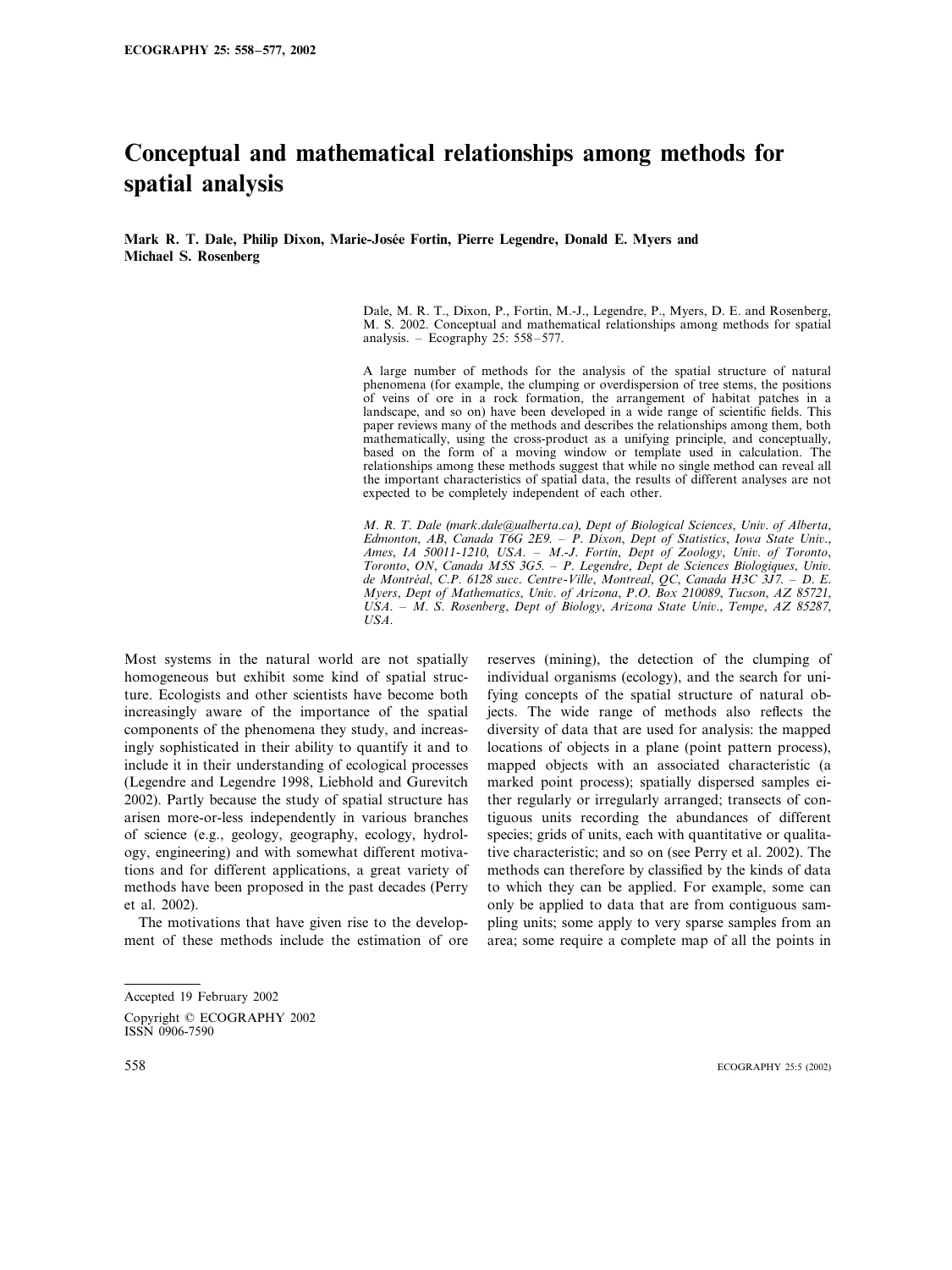a plane; and others can be applied to the characteristics of a very incomplete sample of individuals.

Within the broad range of the methods that will be discussed here, there are some concepts and properties that are relevant to almost all of them. One of these is spatial autocorrelation, which arises when the process generating the variable of interest is such that the values of samples that are close together have a tendency to be more similar (for positive autocorrelation) than those randomly placed in the study area. Processes such as growth and reproduction generate spatial autocorrelation in species and so autocorrelation is a general property of ecological data. As we will describe below, there are a number of different ways of measuring autocorrelation and how its strength varies with distance. A second general concept is isotropy, which is the property that the characteristics of the pattern are the same in any direction; whereas anisotropy refers to the case where the characteristics are different, depending on direction (for example, oblong rather than circular patches due to wind or water flow). A related concept is that of stationarity, which is that the underlying characteristics of the pattern, such as the mean and variance of a variable, are constant over the area under study (Legendre and Legendre 1998). Most of the methods are affected by the edges of the study area and the fact that the pattern beyond the edge is unknown. The correction of this edge effect in some methods has received considerable attention (see Cressie 1991).

Another factor that contributes to the breadth of methods is the relationship of a particular method to tests of statistical significance. Some methods have been specifically designed to provide strict statistical tests, whereas others are meant to be descriptive, or purely exploratory, providing the opportunity for the development of hypotheses concerning the relationship between spatial pattern and biological processes which can then be tested in other ways. In some cases, where the same data are used many times in the same analysis, correct statistical tests may be unattainable. On the other hand, the characteristics of the spatial structure revealed by these analyses may be included in the evaluation or adjustment of standard statistical test, which might otherwise be rendered invalid by the spatial autocorrelation in the data (Legendre et al. 2002). In some instances, the evaluation of the statistical significance of detected characteristics can be assessed using randomization or Monte Carlo techniques (cf. Manly 1997).

The understanding that the characteristics may vary in space leads to the distinction between local spatial statistics that quantify the pattern relative to particular nearby locations, as opposed to global spatial statistics that summarize the pattern's characteristics over the entire study area. A large proportion of the methods that will be discussed here can exist in two versions, one local and one global.

 $ECOGRAPHY 25:5 (2002)$  559

This paper will describe the relationships, conceptual and mathematical, among the wide range of spatial statistics available to analyze spatial pattern. We do not intend to provide a complete review of all methods, their purposes and interpretation; that would require a work of text-book length. We cannot even include all the general approaches that have been or can be used, but we will try to provide as broad a range as possible. For example, many methods that can deal with univariate and bivariate data also have extensions for multivariate data. Usually, these multivariate extensions will not be discussed explicitly in order to limit the length of this description. Similarly, extensions of methods to three dimensions will not be fully described and discussed.

Our aim, here, is to show different ways in which the methods relate to each other, which we can show either informally based on several of the methods' conceptual characteristics or formally by showing mathematical equivalency or similarity. Relationships can be based on theoretical grounds, empirical calculations, or conceptual affinity. Equations will be denoted by numbers in brackets, as is customary. Less formal relationships between methods, where described in the text, will be indicated by ''relationship'' numbers in curly brackets, thus: {R0}. Some of the methods are related by the motivation for their use, some by the conceptual bases on which they were developed, and some have close mathematical relationships. We present some of the relationships formally, following the example of Getis' (1991) cross-product approach to the unification of these statistical methods. That approach expresses each technique as the sum of the products of the data and the values of a weighting function particular to the method. We provide a conceptual analog of the crossproduct approach to unification by considering the characteristics of the ''window'' or ''template'' used in calculation for each method. Finally, we will illustrate our perception of the relationships among the methods pictorially with an ordination diagram based on the features of those window templates and other characteristics of the methods.

## **Methods**

#### **Variance:mean ratio**

The simplest and oldest measures of ''spatial pattern'', and the ones most frequently cited in introductory ecology textbooks, are based on the counts of individuals in some kind of sampling units such as quadrats. In many instances, the aim is to distinguish among three categories of spatial point patterns: random; underdispersed or clumped; and overdispersed or ''regular'', as illustrated in many textbooks (e.g. Dale 1999: Fig. 1.9). Many of these measures are based on the relationship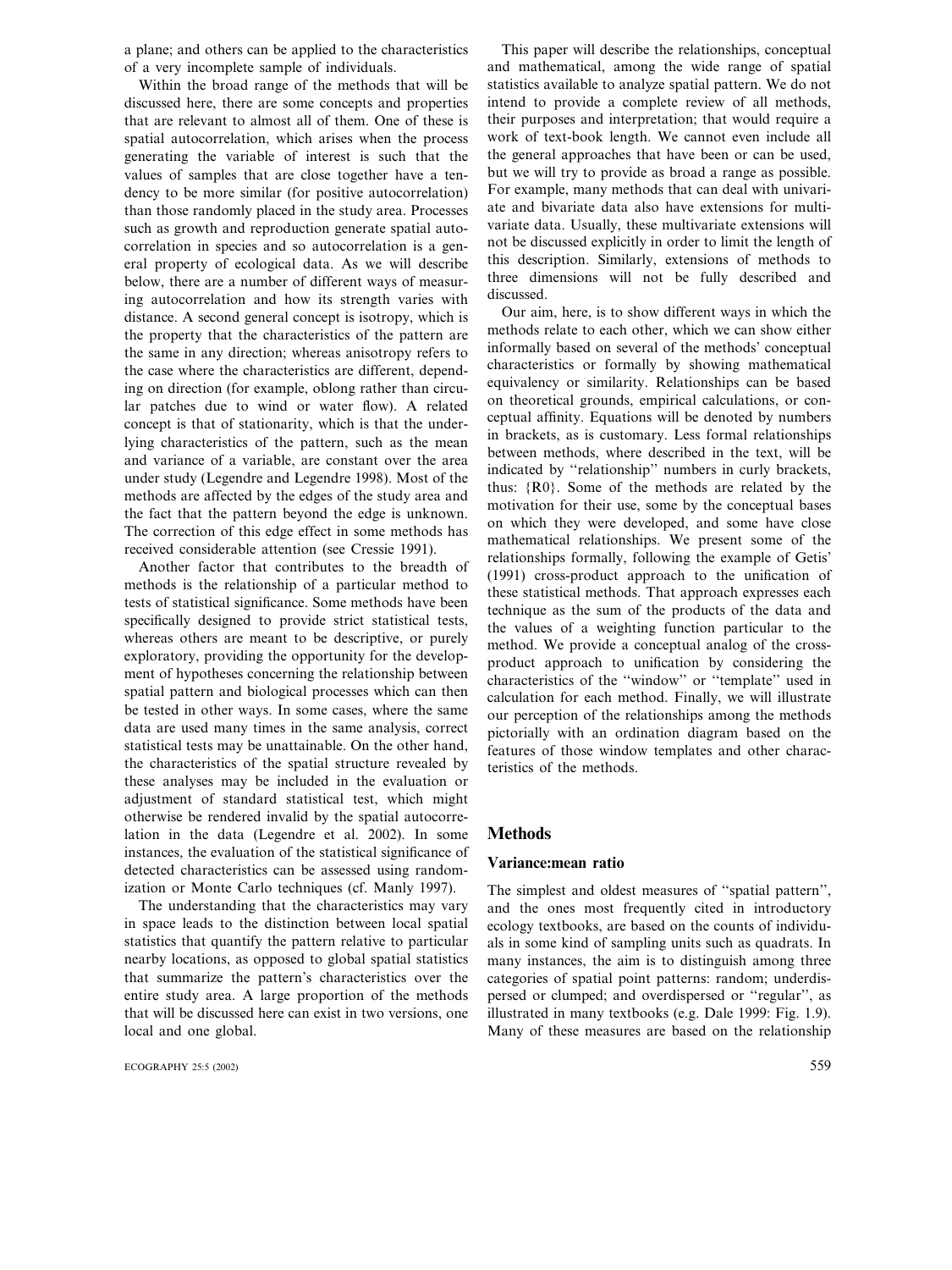of the sample mean to the sample variance for the entire study area.

Given a set of n variates  $x_i$ , representing the counts of individuals in sampling units, the mean is the first moment, m<sub>1</sub>:

$$
m_1 = \sum_{i=1}^{n} x_i/n
$$
 (1)

The variance,  $s^2$  is:

$$
s^{2} = \left(\sum_{i=1}^{n} x_{i}^{2} - nm_{1}^{2}\right) \bigg/ (n-1).
$$
 (2)

For large sample size, the divisor is sometimes replaced by n. Using the notation of the second moment:

$$
s^2 \approx m_2 - m_1^2
$$
 where  $m_2 = \sum_{i=1}^{n} x_i^2/n$ . (3)

The simple variance to mean ratio is:

$$
D = s^2/m_1.
$$
 (4)

It is sometimes suggested that as a statistical test of randomness,  $(n - 1)D$  can be compared to the  $\chi^2$ -distribution on n−1 degrees of freedom because if the points are random, the counts come from a Poisson distribution for which the variance equals the mean. In the presence of spatial correlation, the sample variance is not an unbiased estimator of the variance, but the sample mean is an unbiased estimator of the mean. While it is true that if the points are randomly arranged, the distribution is Poisson and if the distribution is Poisson, then the variance equals the mean, the reverse is not true. It is possible to have a distribution that is not Poisson for which the variance equals the mean (Hurlbert 1990) and it is possible for the distribution to be Poisson when the points are not randomly arranged, at least for one size of quadrat (Dale 1999).

Nevertheless, a number of indices of spatial pattern have been based on this ratio. For example, David and Moore's index of crowding,  $C_{DM}$ , is:

$$
C_{DM} = s^2/m_1 - 1 = D - 1.
$$
 (David and Moore 1954).  
(5)

A closely related index of the points' aggregation is Morisita's  $I_{\delta}$ , (Morisita 1959) where N objects are distributed among the n sampling units  $(N = \Sigma x_i)$ :

$$
I_s = \frac{N}{N-1} \left[ \frac{s^2}{m_1} + m_1 - 1 \right] / m_1 = \frac{N}{m_1(N-1)} (C + m_1)
$$
  

$$
\approx \frac{D}{m_1} + 1 \text{ (Hurlbert 1990).}
$$
 (6)

The perceived dispersion of a point pattern may depend greatly on the scale of the study and the size of the sample unit used. If a single grove of trees is studied, the stems may be seen as overdispersed, but when several groves are included, the trees may appear to be clumped (Dale 1999: Fig. 1.10). Also, in many applications, the principal interest may not be merely to determine which of the three categories (random, under- and overdispersed) a point pattern falls for a particular scale of study. Frequently, if the points are overdispersed we may want to know the average spacing between the points. If the points are underdispersed, forming clumps of higher density separated by gaps of lower density, we may want to know the average sizes of the patches and gaps and whether there is a single scale of clumping or several. For those kinds of questions, the spatial locations of the sampling units must be somehow included as information in the analysis.

#### **Block and quadrat variance methods**

In the next family of methods, the spatial locations of the sample units are included in the analysis and it requires that the data be collected as a complete census in strings or grids of contiguous quadrats. The data can be counts of individuals (or such) or records of density such as estimates of cover. We will begin with methods that apply to data collected in one-dimensional strings. These can be viewed as extensions of the variance:mean ratio by using a range of sizes of units on which the values are calculated and by calculating the variance not based on all units at once but only on pairs of adjacent units.

''Lacunarity analysis'' uses the mean and variances of groupings of r adjacent sampling units (whether the data are counts or density measures), based on the first and second moments for windows of size r (Plotnick et al. 1993, 1996). This way of calculating lacunarity can be thought of as a one-part gliding window that includes r units for  $r=1$ ,  $r=2$ , and so on. It is placed at the first possible position of the string of data and the total in that window is calculated and recorded to contribute to the sum and the sum of squares of the totals. The window is then moved one position along and the process is repeated (Fig. 1). This progression is continued until the last possible position for the window is reached.

The measure of lacunarity for windows of size r is:

$$
\Lambda(\mathbf{r}) = \mathbf{m}_2(\mathbf{r})/(\mathbf{m}_1(\mathbf{r}))^2. \tag{7}
$$

This measure is closely related to the variance:mean ratio and to Morisita's index because

$$
\Lambda(r) = (m_2(r) - m_1(r)^2 + m_1(r)^2)/(m_1(r))^2
$$
  
\n
$$
\approx s^2(r)/m_1(r)^2 + 1.
$$
 (8)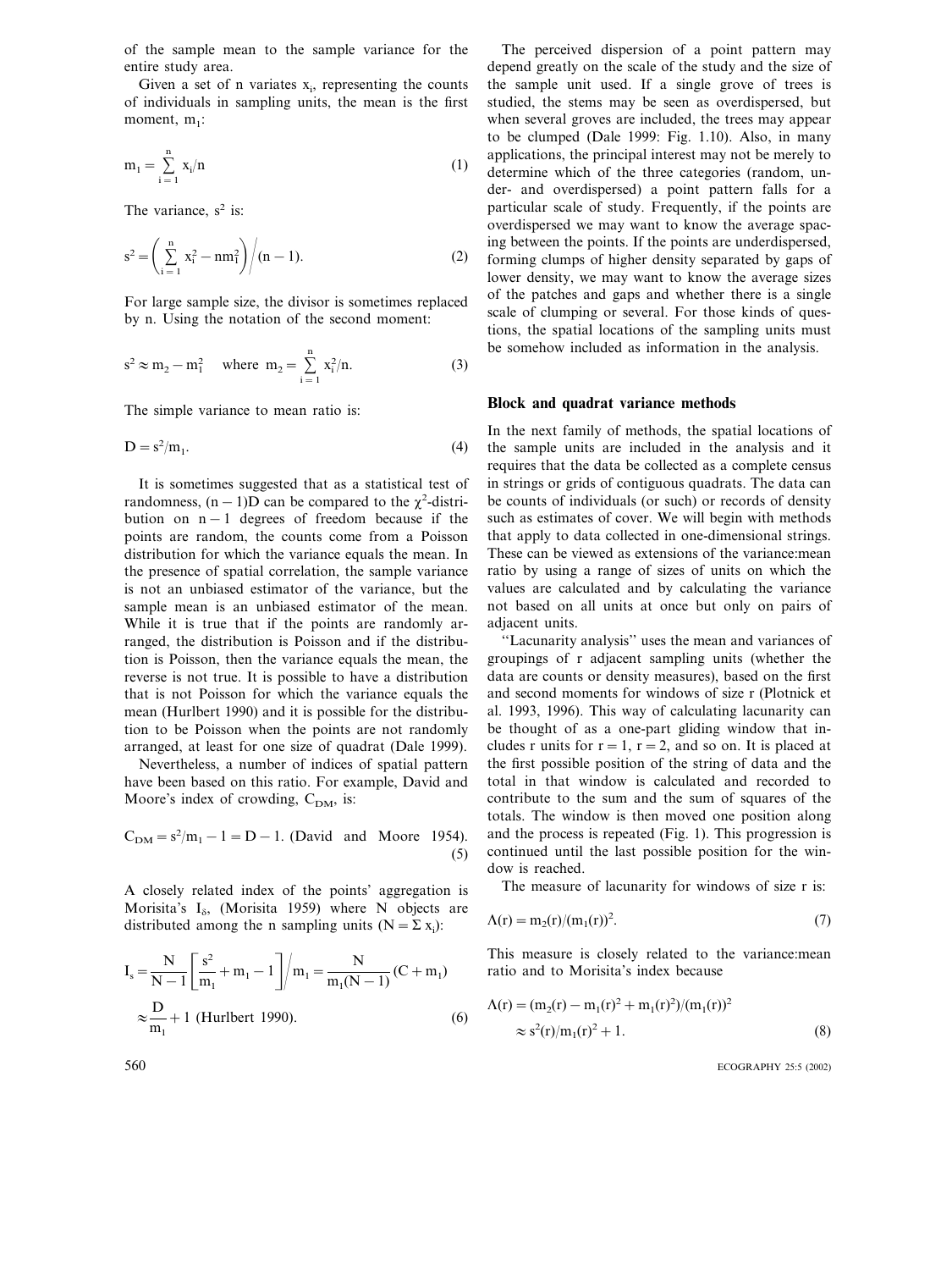

Fig. 1. The calculation of lacunarity for a string of contiguous quadrats: the smaller squares are the quadrats and the larger rectangle is a moving window of size 3. The mean and variance is calculated from the values at each possible position of the window and for a range of window sizes.

A major difference, however, is that lacunarity is usually calculated on a moving window, so that the same datum may be counted in several overlapping windows; whereas the other measures are more usually applied to data from non-overlapping sample units.

The relationships among this first grouping of methods are illustrated schematically in Fig. 2.

The next methods can be thought of as following procedures similar to that used in lacunarity analysis, except that the template is a window consisting of two parts rather than one, and the variance is calculated from the differences between the two halves of the template:

One-part window (lacunarity) 
$$
\Rightarrow
$$
 Two-part windows. {R1}

The first of these is called ''two term local quadrat variance'', TTLQV (Hill 1973), in which, as in lacunarity, the window changes size with increasing values of b. We use ''b'' here, rather than ''r'' which we used for the window size in lacunarity, because the block size affects both the size of the window and the distance



Fig. 2. The relationships among the methods that employ the variance to mean ratio. The numbers in square brackets refer to equations.

 $ECOGRAPHY 25:5 (2002)$  561

between the two parts of the template. Elsewhere, we will use "d" where only the distance is affected. The variance in TTLQV is:

$$
V_2(b) = \sum_{i=1}^{n+1-2b} {\binom{i+b-1}{\sum_{j=1}^{k-1} x_j - \sum_{j=i+b}^{i+2b-1} x_j}^2} / 2b(n+1-2b).
$$
\n(9)

This variance is calculated for a range of block sizes and when plotted, peaks in the variance are interpreted as being indicative of scales of pattern in the data (Hill 1973, Dale 1999). This method is often used with density data, but it can be used for presence/absence data, or for counts.

An alternative to having a two-part window of which the window size increases is to have a two-part template for which only the spacing changes with each half containing only a single original sample unit; this method is known as paired quadrat variance, PQV (Ludwig and Goodall 1978):

Two-part window: changing size (TTLQV)

$$
\Rightarrow changing spacing (PQV). \qquad \{R2\}
$$

Its equation is:

$$
V_p(d) = \sum_{i=1}^{n-d} (x_i - x_{i+d})^2 / 2(n-d).
$$
 (10)

As with TTLQV, peaks in the plot of  $V_p$  as a function of d are interpreted as indicating scales of pattern in the data (cf. Ludwig and Reynolds 1988). ver Hoef et al. (1993) provide an equation that shows a close, but not simple, relationship between TTLQV and PQV:

$$
V_2(b) = V_p(b) + \frac{1}{b} \sum_{i=1}^{b-1} \{2(i-b)V_p(i) + (b-i) \times [V_p(b+i) + V_p(b-i)]\}.
$$
 (11)

Both TTQLV and PQV can be extended to a threepart window form, called ''three term local quadrat variance'', 3TLQV (Hill 1973), and ''triplet quadrat variance'', tQV (Dale 1999):

Two-part window (TTLQV, PQV)

$$
\Rightarrow
$$
 Three-part window (3TLQV, tQV). (R3)

The equation for 3TLQV is:

$$
V_3(b) = \sum_{i=1}^{n+1-3b} \left( \sum_{j=1}^{i+b-1} x_j - 2 \sum_{j=i+b}^{i+2b-1} x_j + \sum_{j=i+2b}^{i+3b-1} x_j \right)^2 /
$$
  
8b(n + 1 - 3b). (12)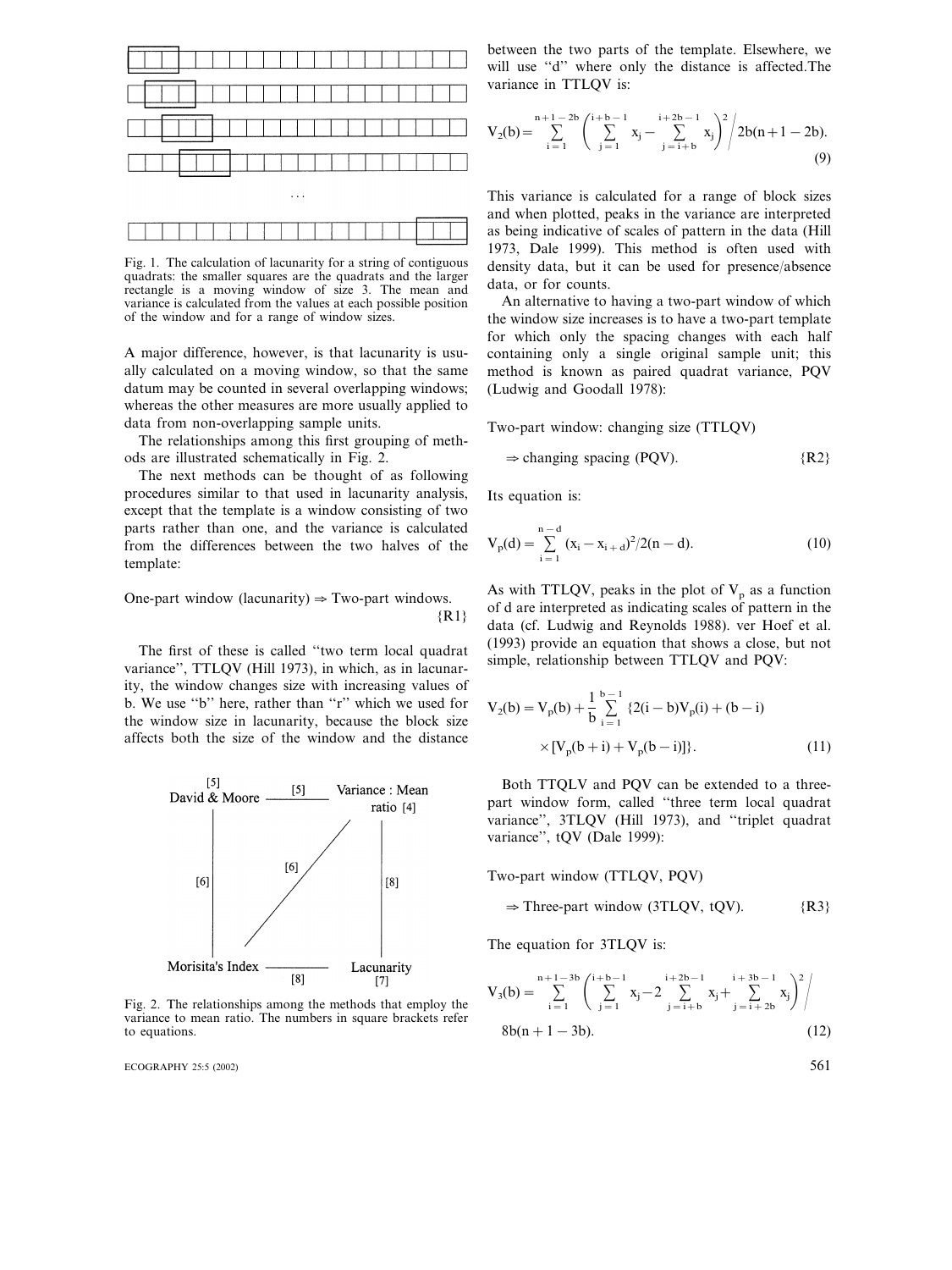

Fig. 3. The relationships among some methods that employ a moving window and calculate a variance. The numbers in square brackets refer to equations and those in curly brackets refer to less formal relationships described in the text.

For tOV, it is:

$$
V_t(d) = \sum_{i=1}^{n-2d} (x_i - 2x_{i+d} + x_{i+2d})^2/4(n-2d).
$$
 (13)

In both these methods, peaks in the variance are considered to be indicative of scales of pattern in the data, as in the previous two methods. The two-part window methods can filter out the addition of a constant and the three-part window methods can filter out a linear trend. Therefore, 3TLQV and tQV are less sensitive to trends in the data (Dale 1999).

## **Measures of spatial autocorrelation**

The concepts of autocorrelation and autocovariance are derived from the familiar statistical concepts of covariance and correlation. For two variables, x and y, their covariance is related to the expected value of their product:

$$
Cov(x, y) = E(x - E(x)) \times E(y - E(y))
$$
  
= E(xy) - E(x) \times E(y). (14)

Their correlation is:

$$
\rho(x, y) = \frac{\text{Cov}(x, y)}{\sqrt{\text{Var}(x)\text{Var}(y)}}.
$$
\n(15)

Autocovariance and autocorrelation are simply measures of the covariance and correlation of the values of a single variable for all pairs of points separated by a given spatial lag.

The quadrat variance methods, just described, come from quantitative plant ecology and spatial autocorrelation functions from statistical geography. In geostatis-

tics similar techniques have been developed under different names (Matheron 1962, Rossi et al. 1992). One of the most commonly used geostatistical techniques is the calculation of a sample variogram, which quantifies autocorrelation over a range of lags, d, by estimating what is sometimes called the semivariance,  $\gamma(d)$ . For the general case, where  $d_{ii}$  is the distance between the two samples, i and j with values  $x_i$  and  $x_j$  (whether counts or other kind of measure), let  $w_{ii}(d)$  be a distance indicator function or an element of a distance weight matrix: it is 1 if  $d_{ii}$  is in distance class d and 0 otherwise. W(d) is the sum of the  $w_{ii}(d)$ . The omnidirectional sample variogram, which is an estimate of  $\gamma(d)$ , is calculated as:

$$
\hat{\gamma}(d) = \sum \sum w_{ij}(d)(x_i - x_j)^2 / 2W(d). \tag{16}
$$

For a transect of n contiguous or equally spaced quadrats, this is the same as:

$$
\hat{\gamma}(d) = \sum_{i=1}^{n-d} (x_i - x_{i+d})^2 / 2(n-d).
$$
 (17)

Under these conditions, the latter is identical to the calculation for PQV:

Equation [10] (PQV)  $\Leftrightarrow$  eq. [17] (Sample Variogram).

$$
\{R4\}
$$

One conceptual difference is that PQV was initially designed for strings of contiguous quadrats (Ludwig and Goodall 1978), whereas the variogram is often used for spaced samples (cf. Rossi et al. 1992). Figure 3 gives a schematic illustration of the relationships among the group of methods just described.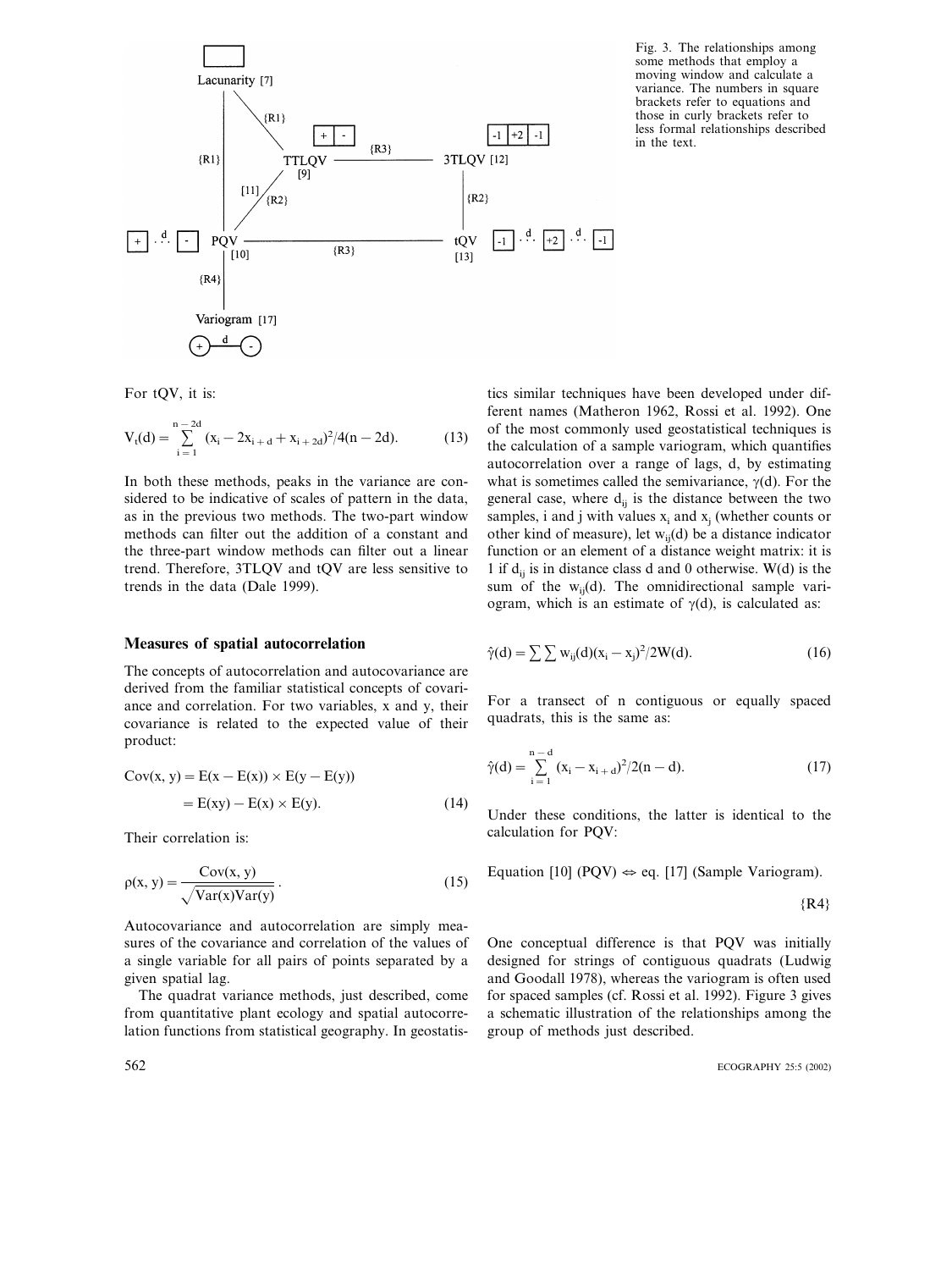Other measures of autocorrelation are also used, for example (in the same notation) Moran's index of autocorrelation (Moran 1950) is:

$$
I(d) = \frac{\sum \sum w_{ij}(d)(x_i - \bar{x})(x_j - \bar{x})/W(d)}{\sum (x_i - \bar{x})^2/n}
$$
(18)

(Legendre and Legendre 1998). Geary's measure (Geary 1954) is:

$$
c(d) = \frac{\sum \sum w_{ij}(d)(x_i - x_j)^2/2W(d)}{\sum (x_i - \bar{x})^2/(n-1)}.
$$
 (19)

Only the denominator of this formula makes it different from the equation for the variogram, (16), and therefore there is also a close relationship with the quadrat method called PQV.

There are also clear and direct relationships between measures of autocorrelation and autocovariance. Let C(d) be the autocovariance for units at distance d:

$$
C(d) = E[(x_i - E(x_i))(x_{i+d} - E(x_{i+d}))],
$$
\n(20)

which, for equally spaced data on a transect, can be estimated by

$$
\hat{C}(d) = \frac{1}{n-d} \sum_{i=1}^{n-d} (x_i - \bar{x})(x_{i+d} - \bar{x}).
$$
\n(21)

Clearly, there is a close relationship between Moran's measure and the sample covariance, and between Geary's measure and some form of the sample variogram {R5}. Note that:

$$
C(0) = Var(x) = \sigma^2.
$$
 (22)

Then, assuming second order stationarity (mean and variance of the random function describing the underlying process are constant with respect location):

$$
\gamma(d) = C(0) - C(d)
$$
 (ver Hoef et al. 1993). (23)

Let  $\rho(d)$  be the autocorrelation at distance d, assuming the same stationarity:

$$
\rho(d) = C(d)/C(0) = 1 - \gamma(d)/C(0)
$$
  
(Legendre and Legendre 1998) (24)

and for Geary's c:

$$
E(c(d)) = 1 - C(d)/C(0) = 1 - \rho(d)
$$

(Legendre and Legendre 1998). (25)

 $ECOGRAPHY 25:5 (2002)$  563

## **Neighbour networks**

The above measures of autocorrelation such as Geary's and Moran's can be estimated using not only physical distance, but also for the values, counts or other measures, at pairs of points that are defined as neighbours by a network of lines joining them:

Autocorrelation with physical distance

$$
\Leftrightarrow \text{autocorrelation on network.} \qquad \{R6\}
$$

There are a number of such networks to choose from, the nearest neighbours, the kth nearest neighbours, the Gabriel graph (Gabriel and Sokal 1969), and so on (Fig. 4). Of particular interest for our purposes, here, is the Delaunay network (Fig. 4c); it is formed by the rule that the lines of the triangle ABC are in the network provided that the circle circumscribing the triangle

a



Fig. 4. Three examples of neighbour networks: the nearest neighbour network, the Gabriel graph, and the Delaunay triangulation.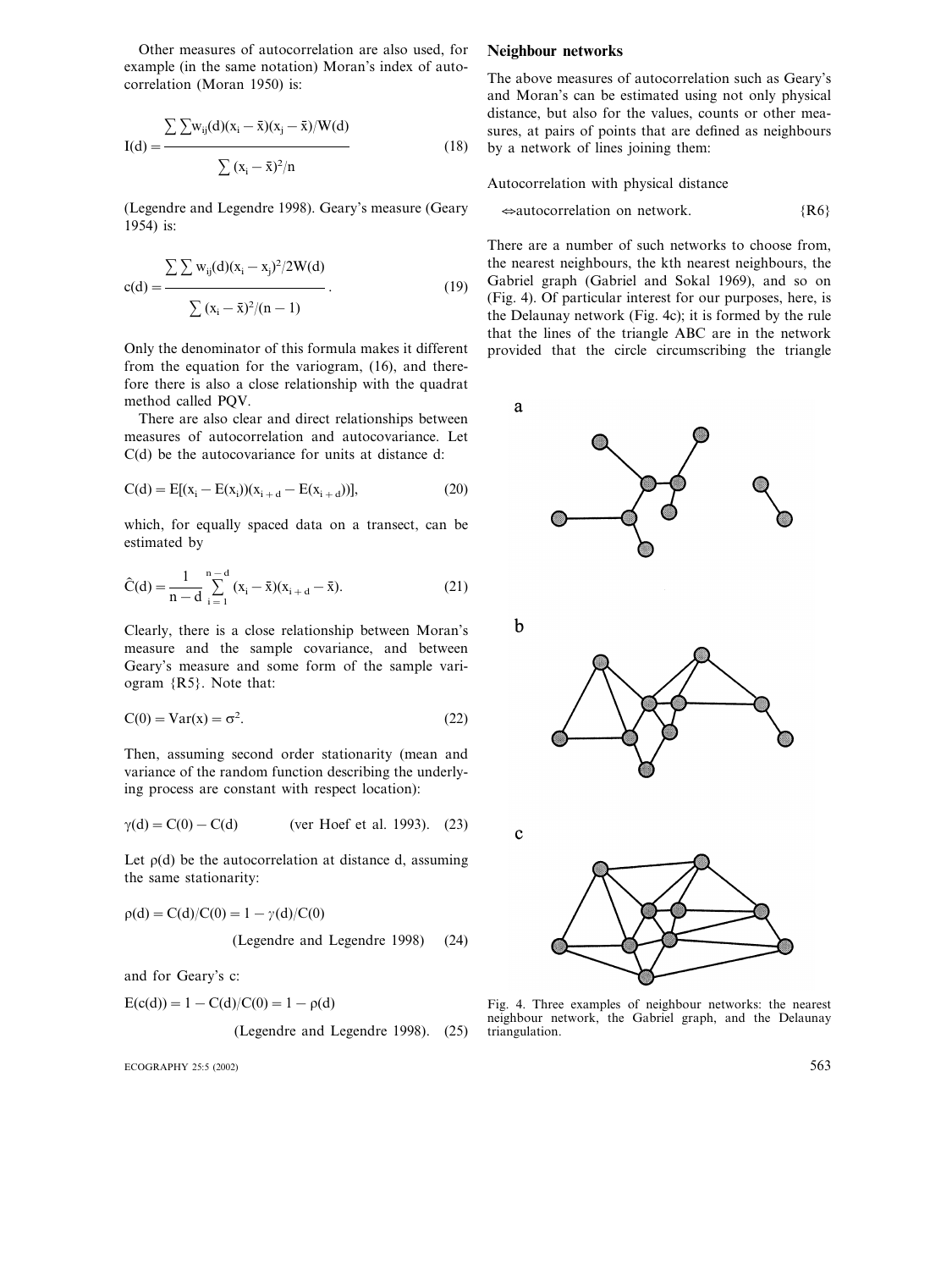

Fig. 5. The relationships among methods that focus on autocorrelation and autocovariance. The numbers in square brackets refer to equations and those in curly brackets refer to less formal relationships described in the text.

ABC (its ''circumcircle'') contains no other points. It is the mathematical dual of the familiar Dirichlet (or Thiessen or Voronoi) tesselation (Okabe et al. 1992). For a good discussion of these networks, see Legendre and Legendre (1998).

Figure 5 summarizes some of the relationships among the methods described in this section.

### **Spectral analysis and related techniques**

Spectral analysis is a technique that examines periodicity in the spatial pattern of density data by fitting sine and cosine functions to the data and determines which frequencies or wavelengths best fit the data (Ripley 1978). Usually the data to which this analysis is applied are measures of some kind in continuous or evenly spaced series. One technique for this kind of analysis is the Fourier transform, which decomposes the ''signal'' into combinations of sine waves of various frequencies and positions (see Legendre and Legendre 1998). This method has been applied to two-dimensional ecological data by Renshaw and Ford (1984). Although originally developed for the analysis of continuous signals, spectral analysis can also be applied to point pattern data; see Mugglestone and Renshaw (1996).

A closely related technique (one of a family of transforms) is the use of the Walsh transform which decomposes the signal into combinations of square waves of various frequencies and positions (see Ripley 1978). There is an obvious relationship between the two approaches:

Fourier analysis (sine/cosine waves)

 $\Leftrightarrow$ Walsh transform (square waves). {R7}

## **Wavelets**

Wavelet analysis is an approach to analyzing spatial data, related to spectral analysis, that uses a finite template or wavelet rather than sine and cosine functions, applied over the length of the data sequence. The analysis proceeds by providing measures of how well the wavelet template, of different sizes and at different positions, matches the data. (As with spectral analysis, the data are typically a set of measured values in a continuous or evenly spaced series.) The wavelet transform, T, is a function of the wavelet size and position:

$$
T(b, u_i) = \frac{1}{b} \sum_{j=1}^{n} y(u_j)g((u_j - u_i)/b)
$$
 (26)

where b is a measure of the wavelet's relative width (Fig. 6),  $y(u_j)$  is the density at  $u_j$ , and g is some windowing function or wavelet. This is like calculating the inner product of  $y(u)$  with a sequence of functions localized in size and position (Daubechies 1993).  $T(b, u_i)$  takes large positive values when the match between the data centred at u<sub>i</sub> and the wavelet template is very good and large negative values when the match is very bad. The wavelet given in eq. (26) is a discrete form of a continuous wavelet transform (i.e. with summation rather than integration).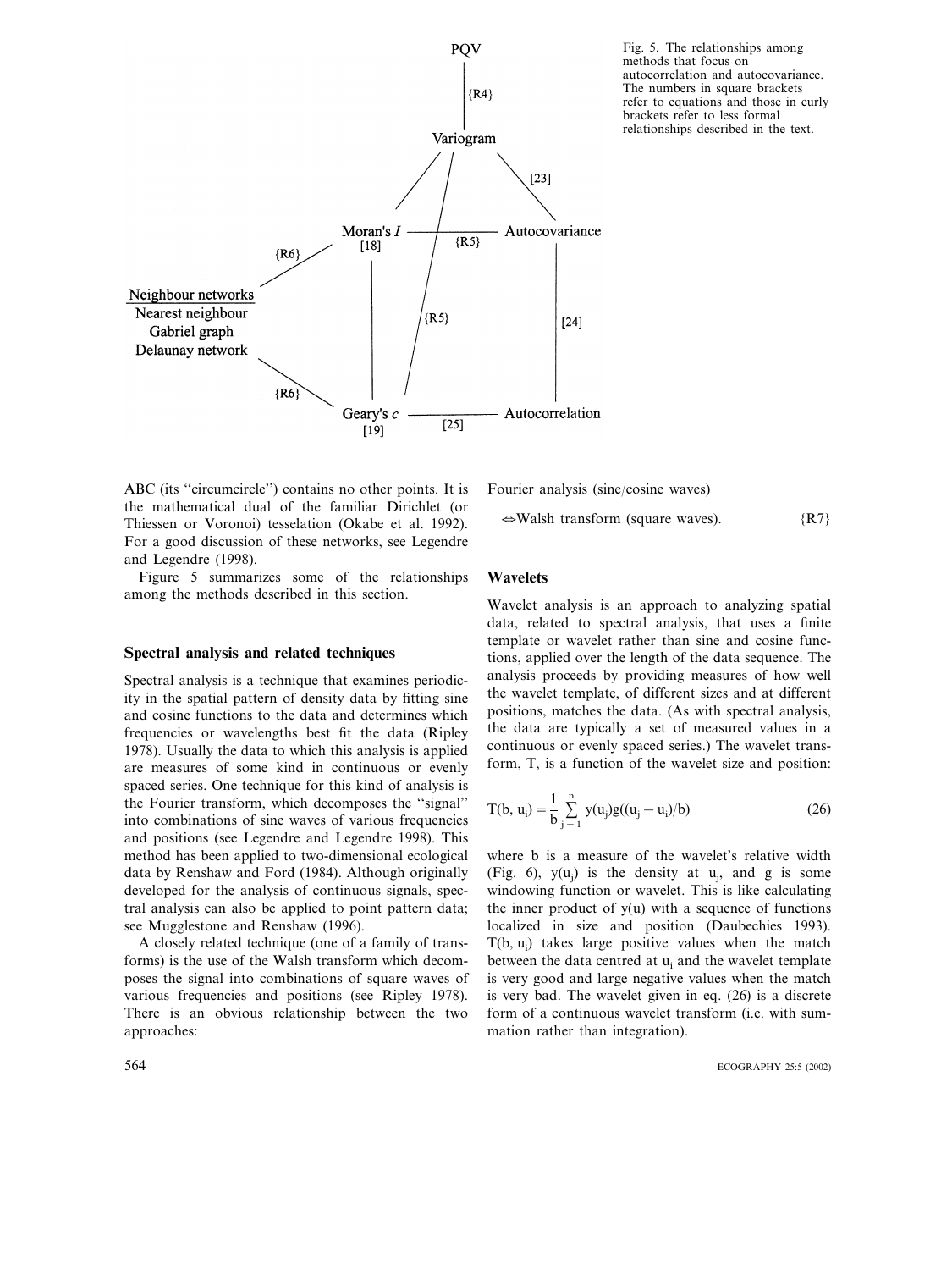

Fig. 6. An illustration of the basic concept of wavelet analysis. The wavelet template, over a range of sizes and positions, is compared to the data. Sizes and positions that match very well produce a large positive score; those that match very badly produce a large negative score.

Different functions can be used, but the ''Mexican Hat" template (Fig. 7) is frequently used. For  $b = 1$  its general form is:

$$
g_M(u) = \frac{2}{3^{0.5}} \pi^{-0.25} (1 - 4u^2) e^{-2u^2}.
$$
 (27)

The wavelet variance is:

$$
V_{w}(b) = \sum_{i=1}^{n} T^{2}(b, u_{i})/n.
$$
 (28)

Three other wavelets are shown in Fig. 7: the Haar, the French Top Hat (FTH), and the Morlet. It is obvious

that the wavelet variance based on the Haar wavelet is equivalent to TTQLV and that based on the French Top Hat wavelet is equivalent to 3TLQV (Dale and Mah 1998):

Haar wavelet⇔TTQLV; FTH wavelet

$$
\Leftrightarrow 3TLQV. \qquad \qquad \{R8\}
$$

Both are also related to square wave spectral analysis using the Walsh transform:

Haar wavelet (TTLQV); FTH wavelet (3TLQV)

$$
\Leftrightarrow \text{Walsh transform.} \qquad \{R9\}
$$

Because both are given in their discrete form here, the two wavelets in application to continuous data would produce the continuous equivalents of TTLQV and 3TLQV.

We can also use the wavelet approach to perform the equivalent of spectral analysis by using the following function:

$$
g_s(u) = \begin{cases} \sin(\pi u) & \text{if } -1 \le u \le 1 \\ 0 & \text{otherwise} \end{cases}
$$
 (29)

If the elaboration of the sombrero wavelet into the Morlet was continued indefinitely, the resulting very long wavelet would also produce something very much like Fourier analysis:



among a variety of wavelet based methods of analysis. The numbers in square brackets refer to equations and those in curly brackets refer to less formal relationships described in the text.

Fig. 7. The relationships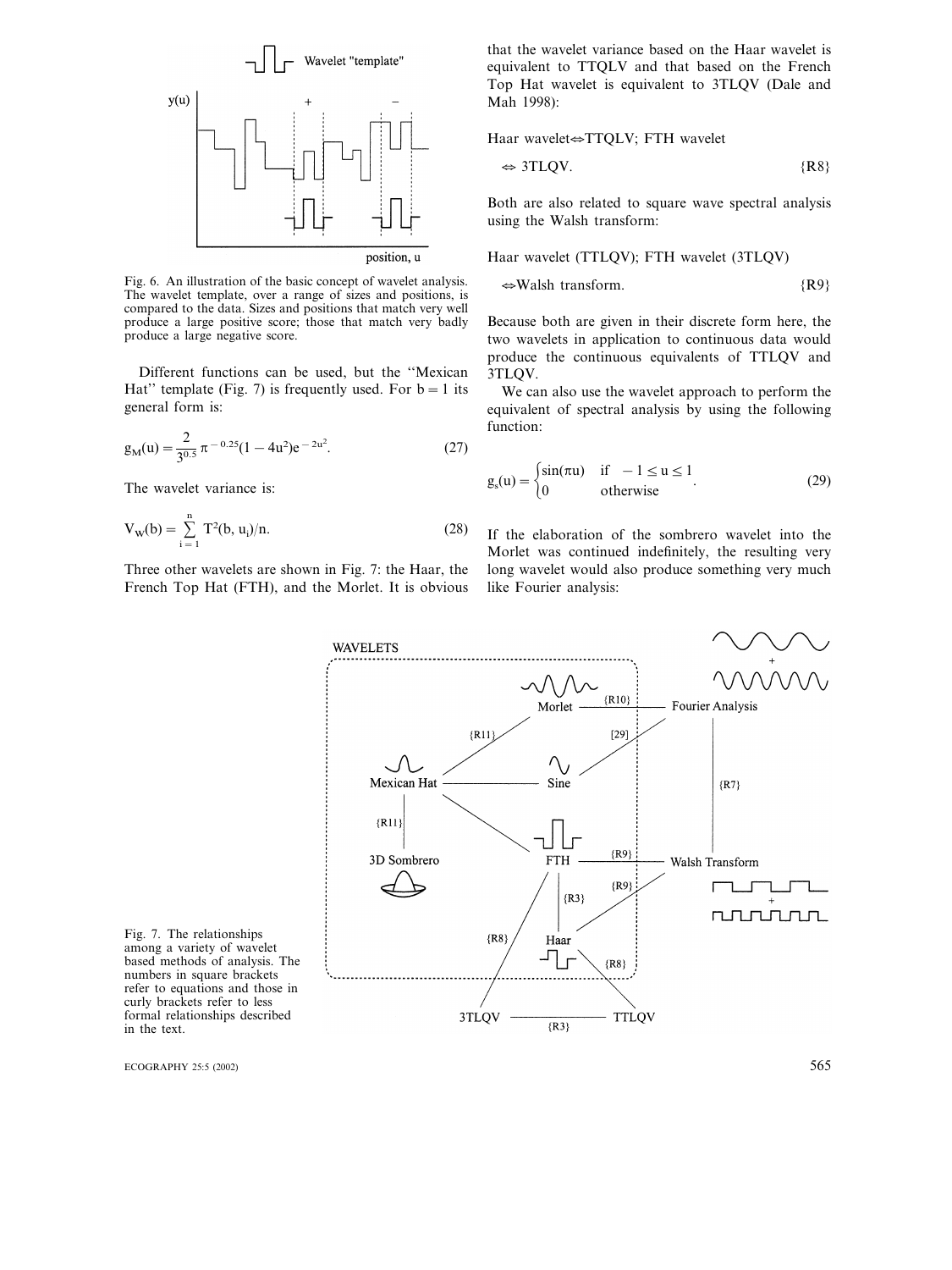Mexican Hat wavelet  $\Rightarrow$  Morlet wavelet

$$
\Rightarrow \text{Fourier analysis.} \tag{R10}
$$

In any case, wavelet variance analysis can be modified to give a wavelet covariance for bivariate data but we will not describe this feature in detail. Wavelet analysis can also be extended to data from two-dimensional samples such as densities measured on a plane, for example the amount of vegetation cover in a grassland (Csillag and Kabos 1996). One wavelet for such an analysis would be the function created by rotating a slightly modified version of the Mexican Hat wavelet about its centre, which would then strongly resemble a true three-dimensional sombrero:

Mexican Hat wavelet  $\Rightarrow$  three-dimensional

$$
\text{``sombrero'' wavelet.} \tag{R11}
$$

Simple rotation produces an isotropic wavelet and that isotropy would have to be considered in interpreting any analysis that used it. Figure 7 illustrates the relationships among the methods just described.

### **Fractal dimension**

The term "fractal" was introduced to describe phenomena that are continuous but not differentiable, so that they seem to have a fractional rather than integer dimension (Mandelbrot 1982). For example, the length of a coastline, which will seem to become longer, the smaller the unit used to measure it, has a fractal dimension between 1 and 2. There is a great deal of interest in the potential usefulness in applying the concepts of fractals to the study of spatial structures in ecology (Milne 1988, Palmer 1988, Kenkel and Walker 1993). For example, it has been suggested that fractal dimension can be used as a measure of habitat complexity and that knowing the fractal dimension of a habitat can facilitate predicting the frequency distribution of organisms by size class (for a review of fractals in ecology, see Kenkel and Walker 1993.) The data for fractal dimension analysis are often the outlines or surfaces of objects such as islands of habitat patches or tree branches (Kenkel and Walker 1993).

The fractal dimension of a spatial structure can be calculated in several ways, in part depending on the kind of data (cf. Stoyan and Stoyan 1994). The first way is to calculate it from the slope of the log-variogram based on the assumption that the variogram is an isotropic power function: if slope is:

$$
m(d) = [\log(\hat{\gamma}(2d)) - \log(\hat{\gamma}(d))] / \log(2)
$$
\n(30)

then the fractal dimension is:



Fig. 8. The relationships between fractal dimension (box counting and divider methods) and other methods described in the text. The numbers in square brackets refer to equations.

$$
D(d) = [4 - m(d)]/2.
$$
 (31)

Another method for calculating the fractal dimension of a complicated curve such as a coastline is the ''dividers'' method. For a given divider length d, the length of the curve is then  $L_d$ , consisting of  $N_d$  straight line segments each of length d (Fig. 8). When the log of  $L_d$ is plotted as a function of the log of d, the fractal dimension is estimated from the slope:

$$
D = 1 - m.\tag{32}
$$

The third method considered here is the ''box counting'' method. A grid of square boxes with sides of length r is superimposed on the curve and the number of these, Br, which contain any part of the curve is counted (Fig. 8). Again, a range of values of r is used and the fractal dimension is estimated from the slope of  $log(B_r)$  as a function of  $log(r)$ ; here

$$
D = -m.\tag{33}
$$

The box counting method can also be applied to point patterns. Using the same system of grids of different unit sizes, for each size, the relative dispersion of the number of points per unit is calculated as the standard deviation over the mean:

$$
R_r = s_r/m_{1,r} \approx \sqrt{\Lambda(r)}.
$$
 (34)

The fractal dimension is estimated from the slope of the log-log plot:

$$
D = 1 + m. \tag{35}
$$

The relative dispersion is only approximately the square root of lacunarity, as indicated in eq. (34), because the units from which it is calculated do not overlap,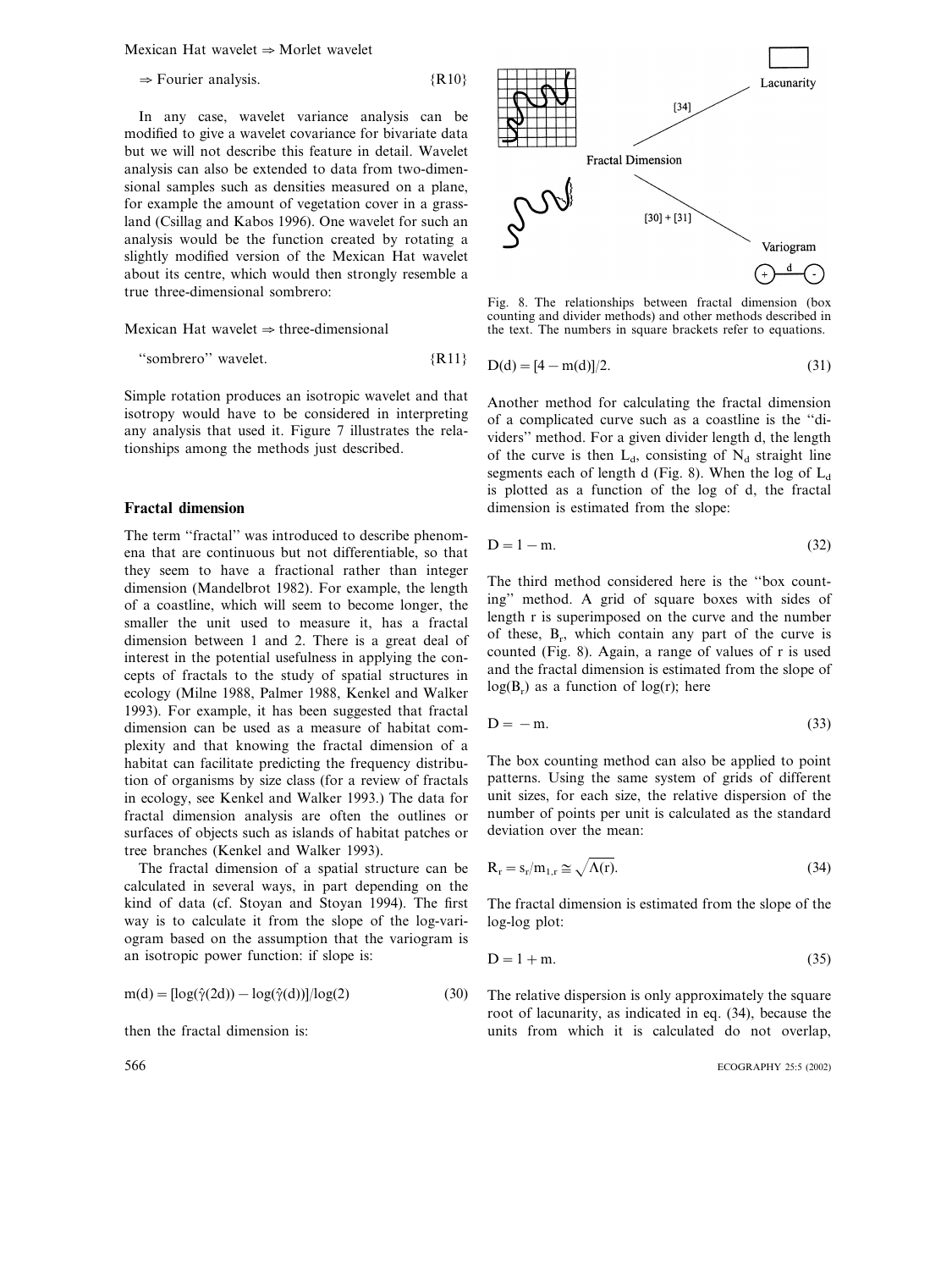whereas in the calculation of lacunarity, the ''gliding boxes'' in which counts are made do overlap. The relationships of this group of methods are summarized in Fig. 8.

#### **Run length and join counts**

In one-dimensional data, consisting of 1's and 0's (presence vs absence; or black vs white), a commonly used approach is to define a ''run'' as a sequence of 1's with 0's at both ends (or vice versa). The number of runs observed, R, can be compared with the expected number of runs based on the null hypothesis of random arrangement, using a t-test. The expected value is M with standard deviation s:

$$
M = 1 + \frac{2n_1n_2}{n_1 + n_2}
$$
 (36)

$$
s = \sqrt{\frac{2n_1n_2(2n_1n_2 - n_1 - n_2)}{(n_1 + n_2)^2(n_1 + n_2 - 1)}}
$$
(37)

where  $n_1$  and  $n_2$  are defined as the numbers of 0's and 1's (Knight 1974). The test statistic

$$
t = (R - M)/s \tag{38}
$$

is compared with the t distribution on  $n_1 + n_2 - 1$  degrees of freedom.

Dai and van der Maarel (1997) suggested using the runs of presences, the 1's, as an approach to detecting patch size. The frequency of runs of a given length are compared with the expected value, in their work, using randomizations. Run lengths that are much more common than expected are interpreted as being common patch sizes. This method clearly can only detect the patches of first order pattern (i.e. it will not detect clumps of patches) and will work best if the variance of the run lengths is small.

In two-dimensional data, consisting of a grid (or lattice) of black and white squares or of 1's and 0's, a related approach is to count the number of white-white or black-black joins, and compare that number with the expected value:

Runs test in 1 dimension

$$
\Leftrightarrow \text{join counts in 2 dimensions.} \qquad \{R12\}
$$

Technically, let  $w_{ii}$  be a neighbour weighting function (or the set of matrix elements) that takes value 1 if squares i and j share a boundary and 0 otherwise. Where the observation  $x_i$  is 0 or 1, the count of black-black (1-1) joins can be calculated as

$$
J_{BB} = \sum \sum w_{ij} Y_{ij} \quad \text{where } Y_{ij} = x_i x_j,
$$
 (39)

 $ECOGRAPHY 25:5 (2002)$  567

$$
J_{ww} = \sum \sum w_{ij} Y_{ij}
$$
 where  $Y_{ij} = (1 - x_i)(1 - x_j)$ . (40)

Using the Kronecker delta function,  $\delta$ , we can also define the count of BW or 1-0 joins:

$$
J_{\rm BW} = \sum \sum w_{ij} Y_{ij}^* \quad \text{ where } Y_{ij}^* = 1 - \delta(x_i, x_j). \tag{41}
$$

The observed values can be evaluated using known formulae or by randomization (cf. Pielou 1977). In one dimension, let  $q_1$  be the number of runs of 1's and let  $q_0$ be the number of runs of 0's. The number of BW or 0-1 joins is:

$$
J_{BW} = J_{01} = q_1 + q_0 - 1.
$$
 (42)

The same approach of counting joins of units of like or unlike labels (such as black and white) can be used for irregularly placed points that are connected by one of the several possible neighbour networks mentioned above:

Join counts in a grid

$$
\Leftrightarrow \text{Join counts on a neighbor network.} \qquad \{R13\}
$$

A large number of like-like joins would lead to a high degree of spatial autocorrelation among first order neighbours:

Join counts 
$$
\Leftrightarrow
$$
 spatial autocorrelation.  $\{R14\}$ 

The concept of run length might be useful for this kind of data, but it is not clear how best to proceed. Figure 9 illustrates some of the relationships among methods described in this section.

## **Second order point pattern analysis for mapped data**

The next group of methods are used for point pattern analysis; that is, for analysing the mapped positions of objects in the plane, such as the stems of trees, and assume a complete census of the objects of interest in the area under study. One of the most commonly used methods is called Ripley's K (Ripley 1976). The calculation for a given radius, t, is:

$$
\hat{K}(t) = A \sum_{i}^{n} \sum_{\neq j}^{n} w_{ij}(t) \times q_{ij}/n^2,
$$
\n(43)

where A is the area of the plot,  $w_{ij}$  is 1 if  $d_{ij} < t$  and 0 otherwise, and  $q_{ii}$  is a weighting factor for edge correction. This weight  $q_{ij}$  is 1 if the circle centred on i with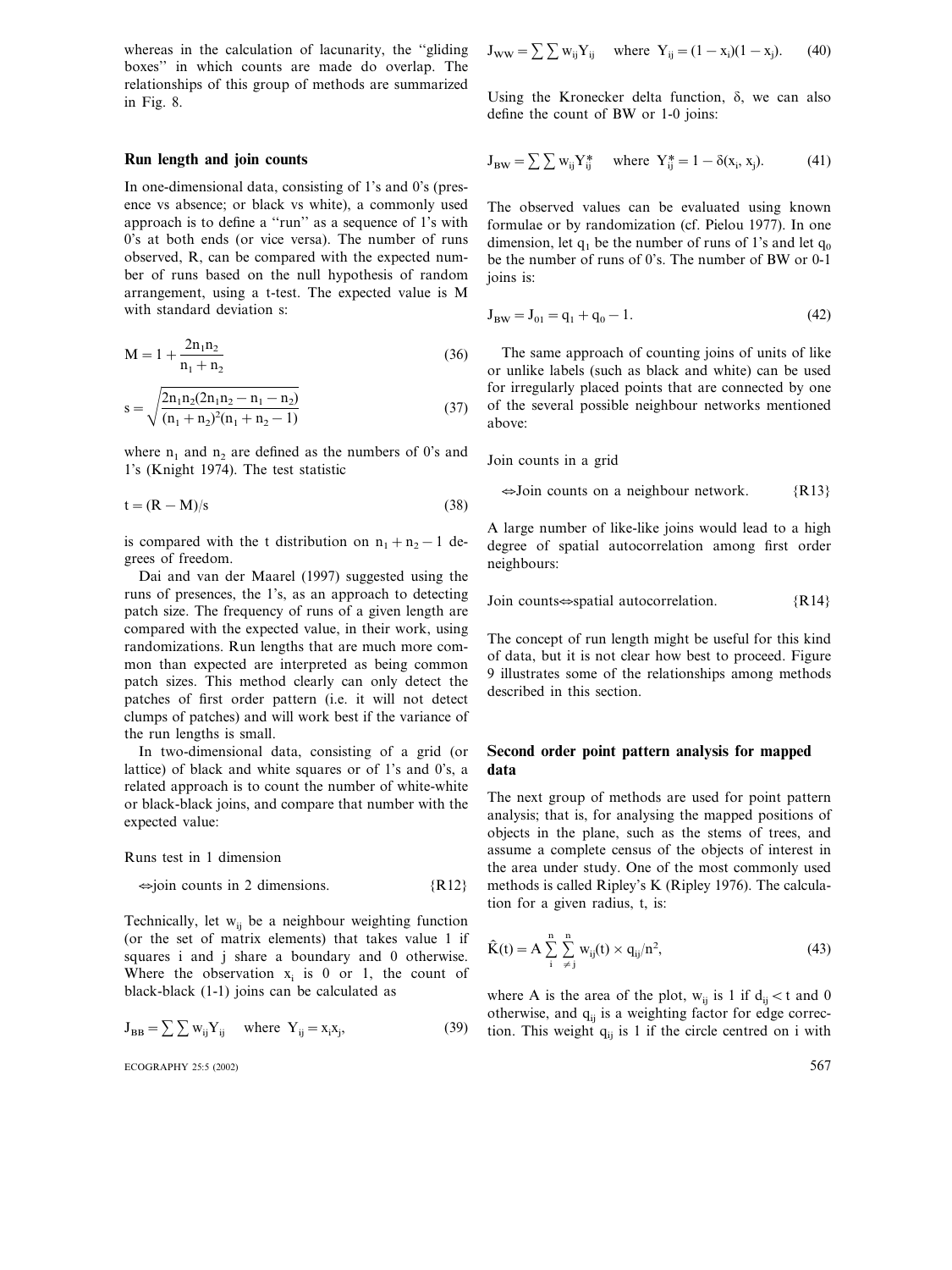radius  $d_{ii}$  is completely within the study plot, otherwise it is the reciprocal of the proportion of that circle's circumference that is in the plot (Diggle 1983). It is usual to plot a corrected version of the estimated K function against the radius.

$$
\hat{L}(t) = t - \sqrt{\hat{K}(t)/\pi}.
$$
\n(44)

Values greater than 0 indicate overdispersion and negative values indicate clumping.

This approach can be easily modified for bivariate data:

$$
\hat{K}_{12}(t) = A \sum_{i}^{n_1} \sum_{\neq j}^{n_2} w_{ij}(t) \times q_{ij}/n_1 n_2 \text{ and}
$$
\n
$$
\hat{K}_{21}(t) = A \sum_{i}^{n_1} \sum_{\neq j}^{n_2} w_{ji}(t) \times q_{ji}/n_1 n_2.
$$
\n(45)

$$
\hat{L}_{12}(t) = t - \sqrt{(n_2 \hat{K}_{12}(t) + n_1 \hat{K}_{21}(t))/\pi(n_1 + n_1)}
$$
(46)

(cf. Upton and Fingleton 1985, Andersen 1992). Values greater than 0 indicate segregation and values below 0 indicated aggregation of the different kinds of points.

## **Mark correlation function**

The next methods are designed to investigate the interactions of neighbouring trees in a forest and appear in the works of Penttinen et al. (1992), Gavrikov and Stoyan (1995) and Stoyan and Penttinen (2000). Consider two infinitely small circles of radius da and db, with the distance between their centres being t. The probability that both contain points is P(t):

$$
P(t) = \lambda^2 g(t) \, da \, db \tag{47}
$$

where  $g(t)$  is the pair correlation function and  $\lambda$  is the per area unit density. This is clearly related to Ripley's K function because, where u is the variable of integration:

$$
K(t) = \int_0^t g(u) 2\pi u \, du.
$$
 (48)

This approach can be modified to take account of a quantitative characteristic associated with the points,  $m_i$ , for example the diameter of a tree. Where  $k_m(t)$  is a mark covariance function,  $M(t)$  is the mean of the product of the marks at distance t:

$$
M(t) = \lambda^2 g(t) k_m(t) \, da \, db. \tag{49}
$$

If  $\mu$  is the mean value of the m<sub>i</sub> then if  $k_m(t) > \mu^2$ indicates a positive correlation of the marks at distance t. We can also define the cumulative function:

$$
K_{m}(t) = \int_{0}^{t} g(u)k_{m}(u)2\pi u \ du.
$$
 (50)



Fig. 9. Methods related to join counts. The numbers in square brackets refer to equations and those in curly brackets refer to less formal relationships described in the text.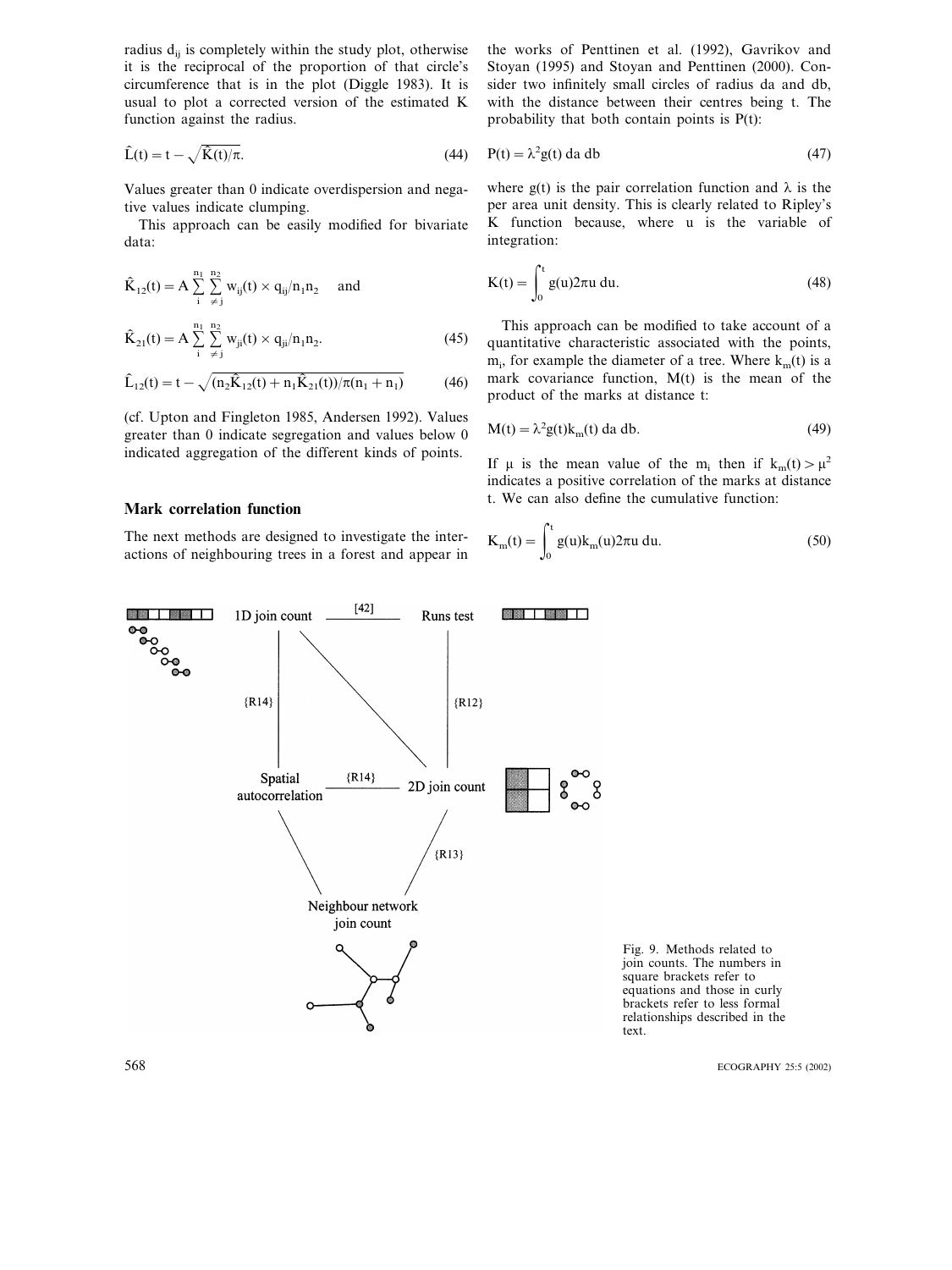If the values of the marks are all 1, this function reduces to Ripley's K:

Cumulative pair correlation function

$$
\Rightarrow Ripley's K. \qquad \{R15\}
$$

We can also define the mark correlation function as:

$$
\kappa_{\rm m}(t) = k_{\rm m}(t)/\mu^2. \tag{51}
$$

With a map of n trees, giving their positions and their marks, where  $d_{ii}$  is the Euclidean distance between trees i and j, the functions can be estimated by:

$$
\hat{g}(t) = \sum_{i=1}^{n} \sum_{j \neq i}^{n} f(d_{ij} - t) / \hat{\lambda}^2 2\pi r s(d_{ij}).
$$
\n(52)

The edge correction function is  $s(d_{ii})$  and  $f(x)$  is a kernel function such as:

$$
f(x) = \begin{cases} 3\left(1 - \frac{x^2}{\delta^2}\right) / 4\delta & \text{if } -\delta < x < \delta \\ 0 & \text{otherwise} \end{cases}
$$
(53)

The suggested value of  $\delta$  is 0.2/ $\lambda$ . When g(t) is plotted as a function of t, values of greater than 1 are interpreted as indicating a cluster process at that scale and values less then 1 an inhibition process.

$$
\hat{\kappa}_{m}(t) = \frac{1}{\hat{\lambda}^{2} \hat{\mu}^{2}} \sum_{i=1}^{n} \sum_{j \neq i}^{n} f(d_{ij} - t) m_{i} m_{j} / 2\pi t \hat{g}(t) s(d_{ij}).
$$
 (54)

The cumulative function  $K<sub>m</sub>(t)$  is estimated by:

$$
\hat{K}_{m}(t) = \sum_{i} \sum_{j|d_{ij} \leq r} \frac{m_{i}m_{j}}{\lambda^{2}s(d_{ij})}.
$$
\n(55)

$$
\hat{L}_m(t) = t - \sqrt{K_m(t)/\pi\mu^2}.
$$
\n(56)

When L is plotted as a function of t, large positive values indicate overdispersion of the marks and large negative values indicate their aggregation. The parallels with the interpretation of Ripley's K function are obvious {R16}. Figure 10 shows the relationships among these methods.

# **LISAs**

In some applications, it may be useful and interesting to evaluate how the strength of spatial autocorrelation varies with location within the study area. This can be accomplished using a ''Local Index of Spatial Association'' or ''LISA''. Both Moran's coefficient and Geary's can be calculated at each site, i, separately to give indices of local association or autocorrelation (Anselin 1995, Ord and Getis 1995):

 $ECOGRAPHY$  25:5 (2002)  $569$ 



Fig. 10. The relationships with Ripley's K function. The numbers in square brackets refer to equations and those in curly brackets refer to less formal relationships described in the text.

$$
I_{i}(d) = \frac{\sum_{i \neq j} w_{ij}(d)(x_{i} - \bar{x})(x_{j} - \bar{x})/W_{i}(d)}{\sum_{i} (x_{j} - \bar{x})^{2}/n},
$$
\n(57)

where the x's may now be counts and the rest of the notation following that in eqs (18) and (19) with the obvious modifications. Geary's local measure is:

$$
c_i(d) = \frac{\sum_{i \neq j} w_{ij}(d)(x_i - x_j)^2 / 2W_i(d)}{\sum_{i \neq j} (x_j - \bar{x})^2 / (n - 1)}.
$$
 (58)

Similarly, other measures can be considered in a local form; for example, Ripley's K for the ith point is:

$$
K_{i}(t) = A \sum_{j \neq i}^{n} w_{ij}(t) \times q_{ij}/n.
$$
 (59)

$$
\hat{L}_i(t) = t - \sqrt{\hat{K}_i(t)/\pi}.
$$
\n(60)

Getis and Franklin (1987) suggested creating contour maps for various values of t, based on the Ripley scores of the individual points. This can be done for uni- or bivariate data.

#### **Circumcircle methods**

Expanding on the idea of counting points in circles for completely mapped point data, we can consider ways of locating the circles, other than centering them on single points in the pattern, as in Ripley's K. Each trio of points in a mapped pattern defines a triangle and each triangle has associated with it a circle that goes through all three points, the circumcircle (Dale and Powell 2001). The relationship with Ripley's approach is based on counting points in circles: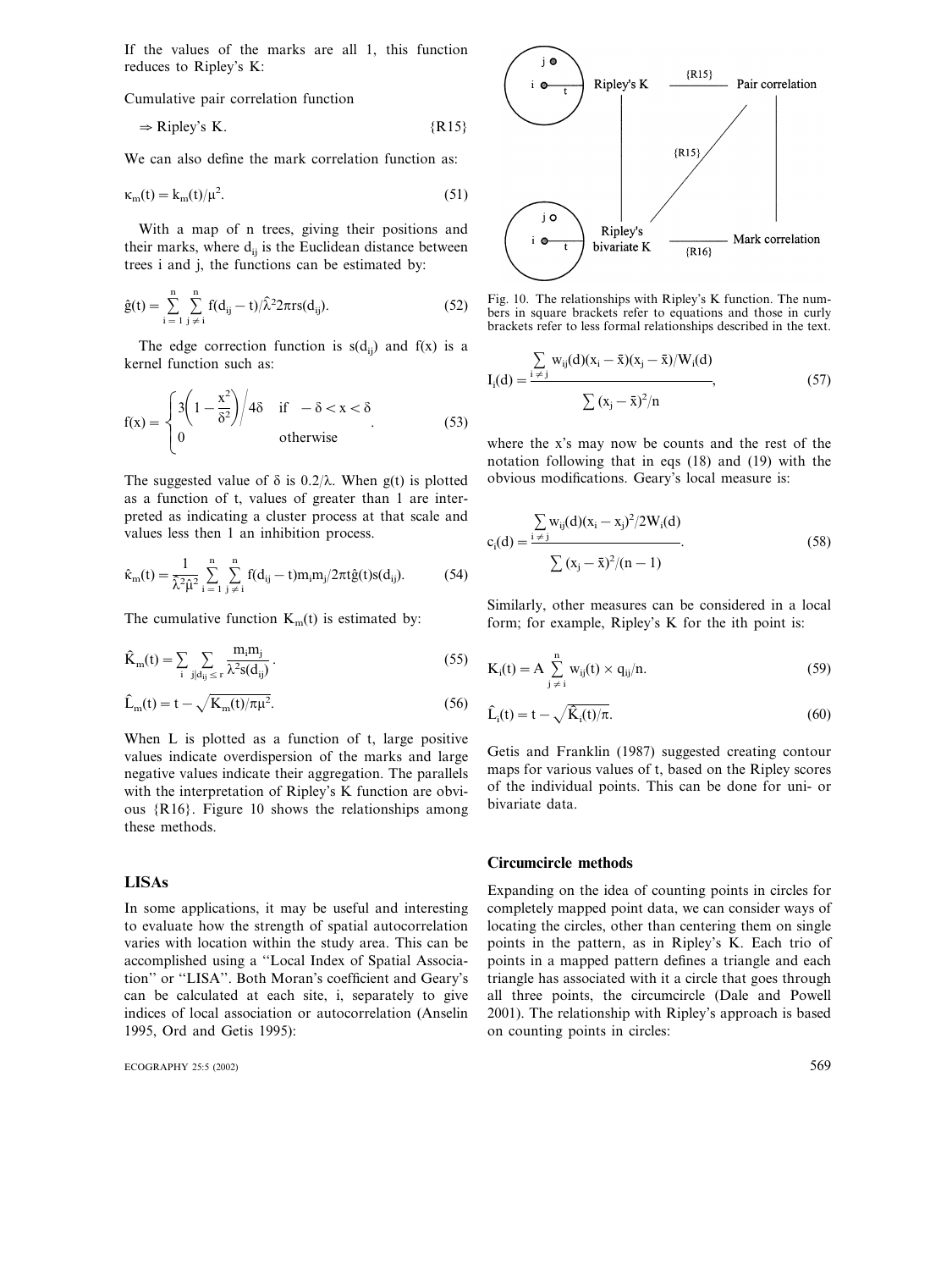Circle on 1 point (Ripley's)

$$
\Leftrightarrow \text{Circle on 3 points (circumcircle).} \tag{R17}
$$

There is also a relationship, based on the use of the circumcircle with the definition of one of the neighbour networks described above, the Delaunay triangulation:

#### Counts in circumcircles

$$
\Leftrightarrow \text{empty circumericles define network.} \qquad \{R18\}
$$

Let A be the total area of the mapped plot and let n be the number of points in it, giving an average point density of  $\lambda = n/A$ . For the k-th circle, let  $n_k$  be the observed number of points within it (excluding the three that define its triangle). Let  $a_k$  be the area of the circle that is within the sample plot; the expected number of points within the circle is  $e_k=(n-3)a_k/A$ , based on a hypothesis of random point positions. The observed and expected numbers of plants can be compared using the Freeman-Tukey standardized residual,

$$
z_{k} = \sqrt{n_{k}} + \sqrt{n_{k} + 1} - \sqrt{4e_{k} + 1}.
$$
 (61)

The value of z can be considered as a measure of density in the circle relative to the overall density in the plot. For example, those with values less than  $-1.96$ can be considered to be indicative of gaps and those with values greater than 1.96 show patches. The motivation is related to the use of runs tests to look for common patch and gap sizes in transect data (Dai and van der Maarel 1997):

#### Runs test for patch sizes

$$
\Leftrightarrow
$$
 Standardized residual to detect patches.  $\{R19\}$ 

To distinguish among the hierarchy of overlapping patches or gaps detected by high or low values of z, we can define the ''best'' patches and ''best'' gaps as those that provide the greatest contrast with their surrounding. To find these, count the number of points in a ring of width  $(\sqrt{2}-1)r_k$  around circle k. Let that number be  $p_k$  and its expected value  $e_k$ . The Freeman-Tukey standardized residual, for the outer ring is then:

$$
\zeta_{k} = \sqrt{p_{k}} + \sqrt{p_{k} + 1} - \sqrt{4e_{k} + 1}.
$$
 (62)

The inner residual,  $z_k$ , can then be combined with the outer residual,  $\zeta_k$ , to produce a measure of the contrast between the inner circle and the outer ring:

$$
Z_{k} = (z_{k} - \zeta_{k})/\sqrt{2}.
$$
\n(63)

The double circle template from which Z is calculated is essentially a wavelet, clearly related to the French Top Hat but in one more dimension, the ''boater'' wavelet (Dale and Powell 2001):

#### FTH wavelet $\Leftrightarrow$ boater wavelet.  ${R20}$

The value of Z for a given circle measures how well the data match the shape of the template. Following the procedures used in wavelet analysis, we can plot the average  $Z^2$  as a function of the circle radius. Peaks in this graph will reflect the sizes of patches and gaps in the pattern.

For some applications, it is desirable to make the results of analysis spatially explicit as with LISA's. Here, the z or Z score of each circle in a particular size class could be associated with the centre of the circle. In that way, a contour map of the scores could be produced for each of several size classes or scales. The conceptual similarity with some of the LISA approaches is obvious:

$$
LISA\ score \Leftrightarrow circumcircle\ Z\ score.
$$

## **Cluster detection**

Fotheringham and Zhan (1996) discuss three methods of detecting clusters of ''diseased'' points in a point pattern. The two methods that are most comparable to the circumcircle method are one which counts the points in circles of a range of sizes centred on a regular grid superimposed on the data map and a second which uses randomly placed circles of randomly chosen radii (Fig. 11). The most significant circles are drawn onto the map for the purposes of visualizing the incidence of the disease. This approach has many similarities with the circumcircle method described above:

Circles on grid (cluster detection)

$$
\Leftrightarrow \text{circles on triplets of points.} \tag{R22}
$$

Figure 11 shows some of the connections among the methods described in this section of the paper.

#### **SADIE**

SADIE refers to a class of methods known as Spatial Analysis by Distance IndicEs (Perry 1995, 1996, 1999). Given a number of individuals in each of several quadrats, we could calculate the total distance that individuals would have to move in order to get them all in one quadrat, the ''distance to crowding'', as one index of their spatial arrangement (Fig. 12). More usefully, given the set of counts, we could characterize the pattern by calculating the total movement necessary to get the same number of points (the mean) in each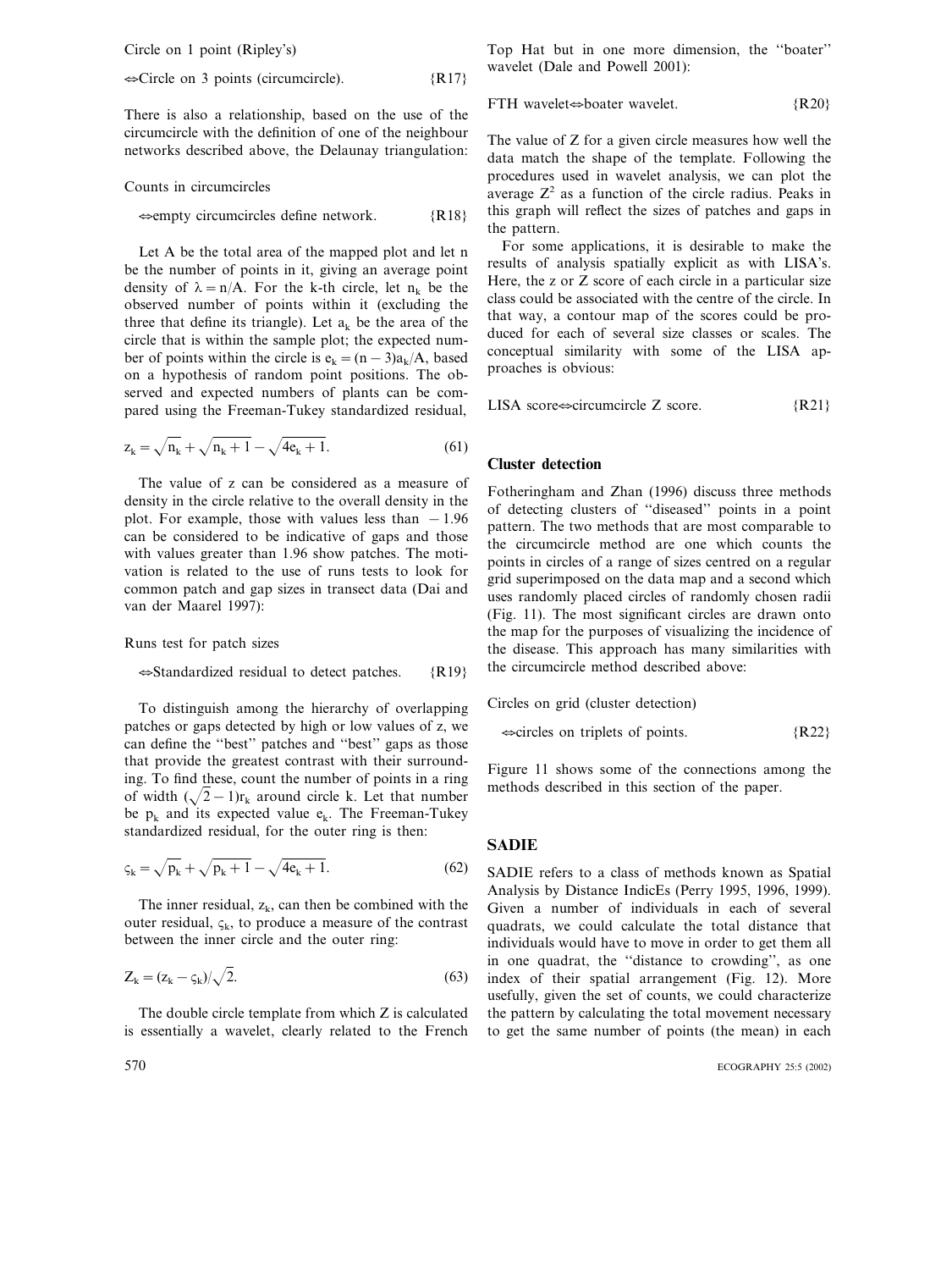

Autocorrelation

Fig. 11. The relationships with methods based on counts in circles. The numbers in square brackets refer to equations and those in curly brackets refer to less formal relationships described in the text.

quadrat, ''distance to regularity'' (Fig. 13). This approach is a spatially explicit revision of the variance:mean measures of quadrat counts that either maximizes or minimizes the variance of the numbers in the sample units:

#### SADIE $\Leftrightarrow$  maximize or minimize variance ratio. {R23}

Suppose there are N individuals among n units in a set of quadrats, either in a grid or possibly irregularly placed. For each unit, there is the x, y coordinate and a count of individuals in it, c. Let the mean count be  $m = N/n$ . Let us consider the flow of numbers from the p units that have counts greater than m, (origins or sources) to the q units that have counts less than m (destinations or sinks). There are pq pairs of these units and we can consider the flow values from source units, i, to sink units, j,  $v_{ij}$ . The conditions on  $v_{ij}$ , which are non-negative, are:

$$
\sum_{j=1}^{q} v_{ij} = c_i - m \text{ and } (64)
$$

$$
\sum_{i=1}^{p} v_{ij} = m - c_j.
$$
 (65)

 $ECOGRAPHY 25:5 (2002)$  571

Now consider the total flow distance, where  $d_{ii}$  is the distance between the units:

$$
D = \sum_{i=1}^{p} \sum_{j=1}^{q} v_{ij} d_{ij}.
$$
 (66)

The transportation algorithm used in SADIE works to generate the minimum value of D as a unique solution, which is the distance to regularity. The test of significance is by a procedure that randomizes the allocation



Fig. 12. SADIE: distance to crowding. This technique measures the total distance that all points would have to be moved to be perfectly clustered.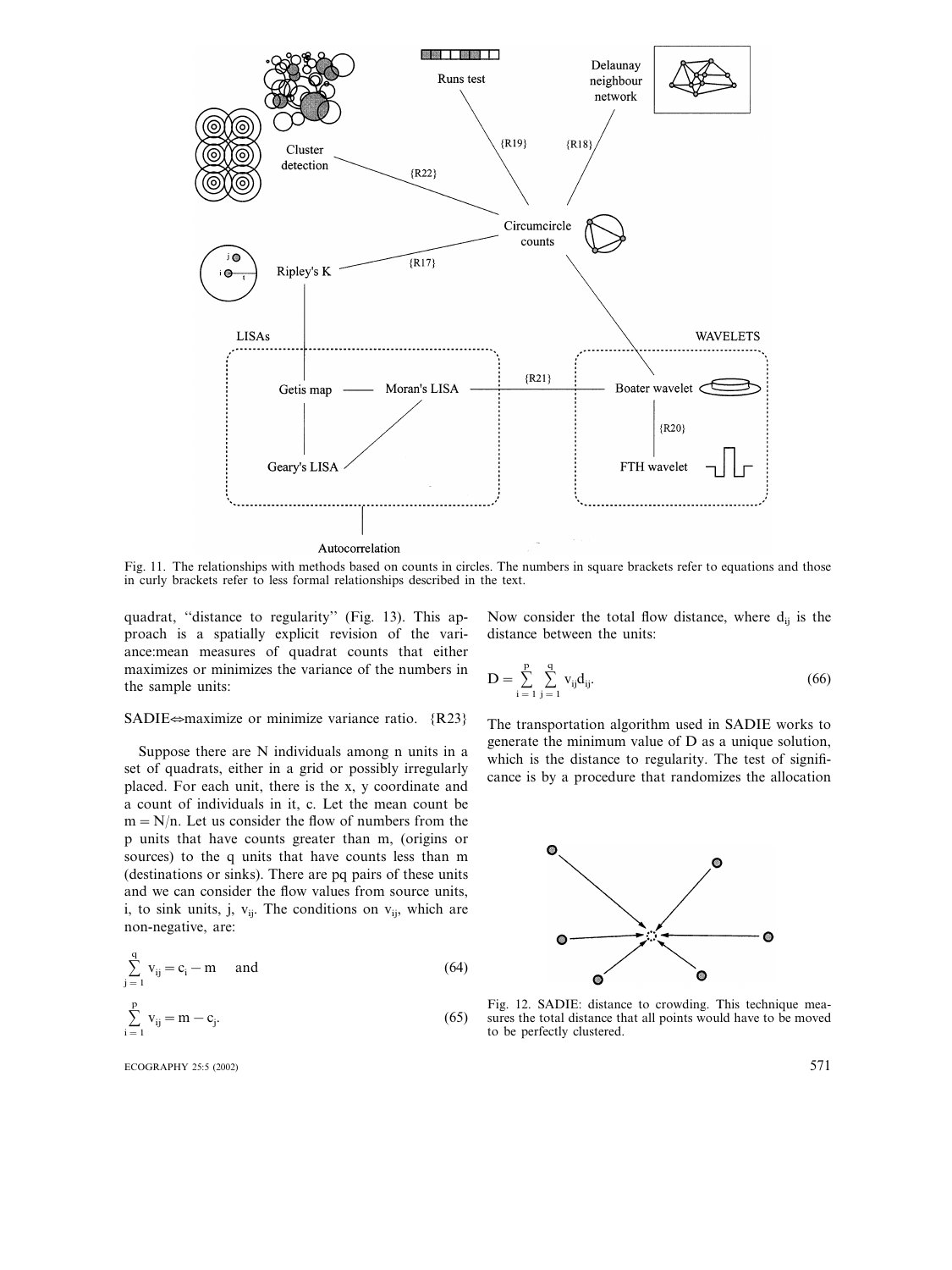

Fig. 13. SADIE: distance to regularity, a measure of the total distance all points would have to be moved to end up with maximum overdispersion.

of counts to sample units. Spatially explicit results can be obtained by plotting arrows on a map of the grid, showing the movement of numbers from the sources to the sinks (Fig. 13).

This description of the SADIE technique has been phrased in terms of counts in a set of sample units, but a similar approach can be used for point pattern data. In it, the points are nominally moved to positions that make the point pattern completely regular and the index used is the minimum total distance of movement required.

The SADIE approach can also be extended to detect clusters and gaps in count data. Using the notation of earlier in this section, the average outflow distance from the i-th unit is:

$$
u_{i} = \sum_{j=1}^{q} v_{ij} d_{ij} / \sum_{j=1}^{q} v_{ij}.
$$
 (67)

The average inflow distance to the j-th unit is:

$$
u_{j} = -\sum_{i=1}^{p} v_{ij} d_{ij} / \sum_{i=1}^{p} v_{ij}.
$$
 (68)

To evaluate the observed values, they are compared with the average values derived from randomizations:  $\bar{u}_i$ is the average absolute value of u observed at position i over the randomizations;  $\bar{u}_c$  is the average absolute value of u observed for count c as it is moved around in the randomizations; and  $\bar{u}_o$  is the overall average absolute values of u over all counts and positions. The observed and expected are compared by calculating the ratio:

$$
z_i = u_i/(\bar{u}_i \bar{u}_c/\bar{u}_o). \tag{69}
$$

Values of 1.5 or greater are considered to be indicative of patches, which will be ''hot spots'' of high outflow sources. A similar procedure is used to evaluate  $z_i$  to find gaps, which will be ''cold spots'' of high inflow sinks. The indices can be mapped on the sample units and the map completed by interpolation. Because of an obvious choice of colours, these are referred to as "red-blue" plots (Perry 1999). They are clearly similar to the spatially explicit results of the ''boater'' wavelet approach:

SADIE red-blue plots $\Leftrightarrow$ boater wavelet scores. {R24}

The relationships among the methods of this section are outlined in Fig. 14.



Fig. 14. The relationships of methods to the SADIE approach. The numbers in square brackets refer to equations and those in curly brackets refer to less formal relationships described in the text.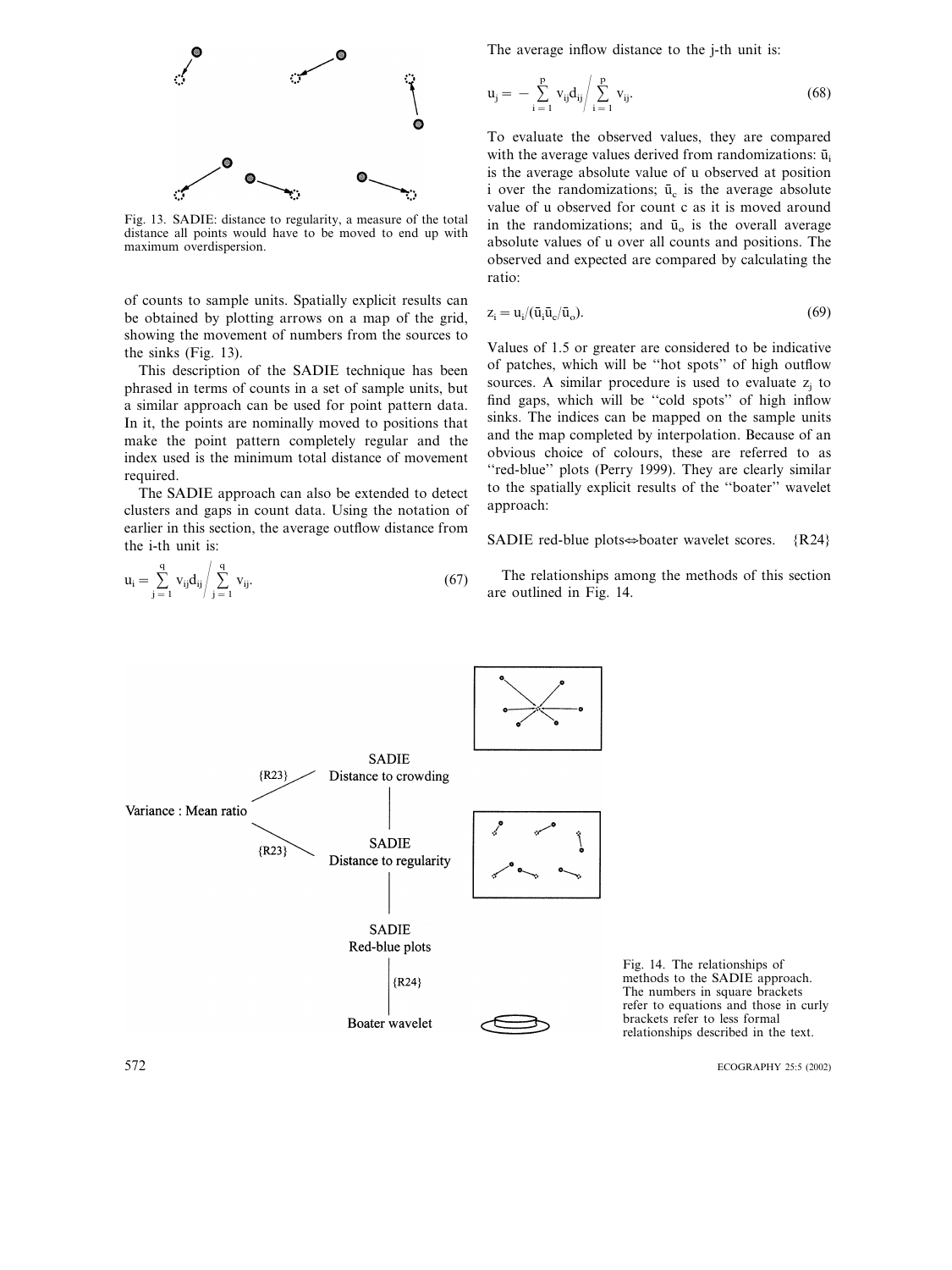## **Mantel test**

The Mantel (1967) test is a widely used method for assessing the relationship between two distance matrices, where distance may be of physical location or a measure of some other kind of dissimilarity. The simple Mantel test (Mantel 1967, Mantel and Valand 1970) is a procedure to test the hypothesis that the distances (or similarities) among objects in a matrix **A** are linearly independent of the distances (or similarities) among the same objects in another matrix **B**. This test may be used to evaluate the hypothesis that the process that generated the first set of distances is independent of the process that generated the second set. The original Mantel (1967) statistic is simply the sum of the products of the corresponding distances in **A** and **B**. For symmetric matrices, it is customary to use only the distances in the upper (or lower) triangular portions of the two matrices, excluding the diagonal, which are 0 in distance or 1 in similarity matrices. The Mantel statistic can also be obtained by computing the element-by-element product:

$$
\mathbf{A} \cdot \mathbf{B} = \mathbf{C}.\tag{70}
$$

The statistic is the sum of the elements in matrix **C** (or, more often, in the upper or lower triangular portion). In recent years, it has become customary to compute a standardized Mantel statistic  $r_M$ , instead of the original statistic:  $r_M$  is the simple linear correlation coefficient computed between the two sets of distances. The advantage is that the statistic now takes values between −1 and +1. The Mantel statistic can be tested either by randomization, or through a normal approximation when the number of observations n is large.

This procedure was originally designed by Mantel (1967) to relate a matrix of spatial distance measures and a matrix of temporal distances in a generalized regression approach. The general procedure, now known as the Mantel test in the biological and environmental sciences, includes any analysis relating two distance matrices or, more generally, two resemblance or proximity matrices (Fortin and Gurevitch 2001). Indices of spatial autocorrelation such as Moran's I and Geary's c coefficients may be obtained as special cases of the Mantel test (Anselin 1995):

$$
Mantel test \Rightarrow Geary's c; Moran's I. \qquad \{R25\}
$$

Given matrices **A,** of squared Euclidean distances among sites for a single variable, and **B,** the binary matrix of weights for a given distance class, the sum of terms in the upper triangle of  $C = A \cdot B$  gives a form of the sample variogram:

Mantel test  $\Rightarrow$  sample variogram. {R26}

 $ECOGRAPHY 25:5 (2002)$  573



Fig. 15. Relationships of the Mantel test. The numbers in curly brackets refer to informal relationships described in the text.

There is also a close correspondence with the mark correlation functions defined above because both approaches take into account distance and similarity characteristics:

$$
Mantel test \Leftrightarrow mark correlation functions. \qquad \{R27\}
$$

This relationship is conceptual, rather than based on mathematical theory. The relationships of the Mantel test described here are shown in Fig. 15.

#### **A cross-product approach**

In attempting to provide mathematical unification of the range of methods described in this paper, Getis (1991) has provided valuable guidance by showing that many of the methods can be expressed as a crossproduct of the form  $\Sigma \Sigma w_{ii}Y_{ii}$ . For example, the joincount statistics in eqs  $(39)$ – $(41)$  are already in that form. In this section, we will make explicit the application of this approach to some of the methods already described.

In general, we will follow the notation already introduced, with the  $x_i$  being the data and W(h) being  $\Sigma \Sigma w_{ii}(h)$ . For the quadrat variance methods, we can introduce a block sum function:

$$
X_i(h) = \sum_{k=i}^{i+h-1} x_k.
$$
 (71)

Defining 
$$
Y_{ij}(x) = (x_i - x_j)^2
$$
 and (72)

$$
w_{ij}(b) = \begin{cases} 1 & j=i+b \\ 0 & j \neq i+b \end{cases}
$$
 (73)

then TTLQV and PQV (the sample variogram) are:

$$
V_2(b) = \sum_{i} \sum_{j} w_{ij}(b) Y_{ij}(X)/2bW(b); \qquad (74)
$$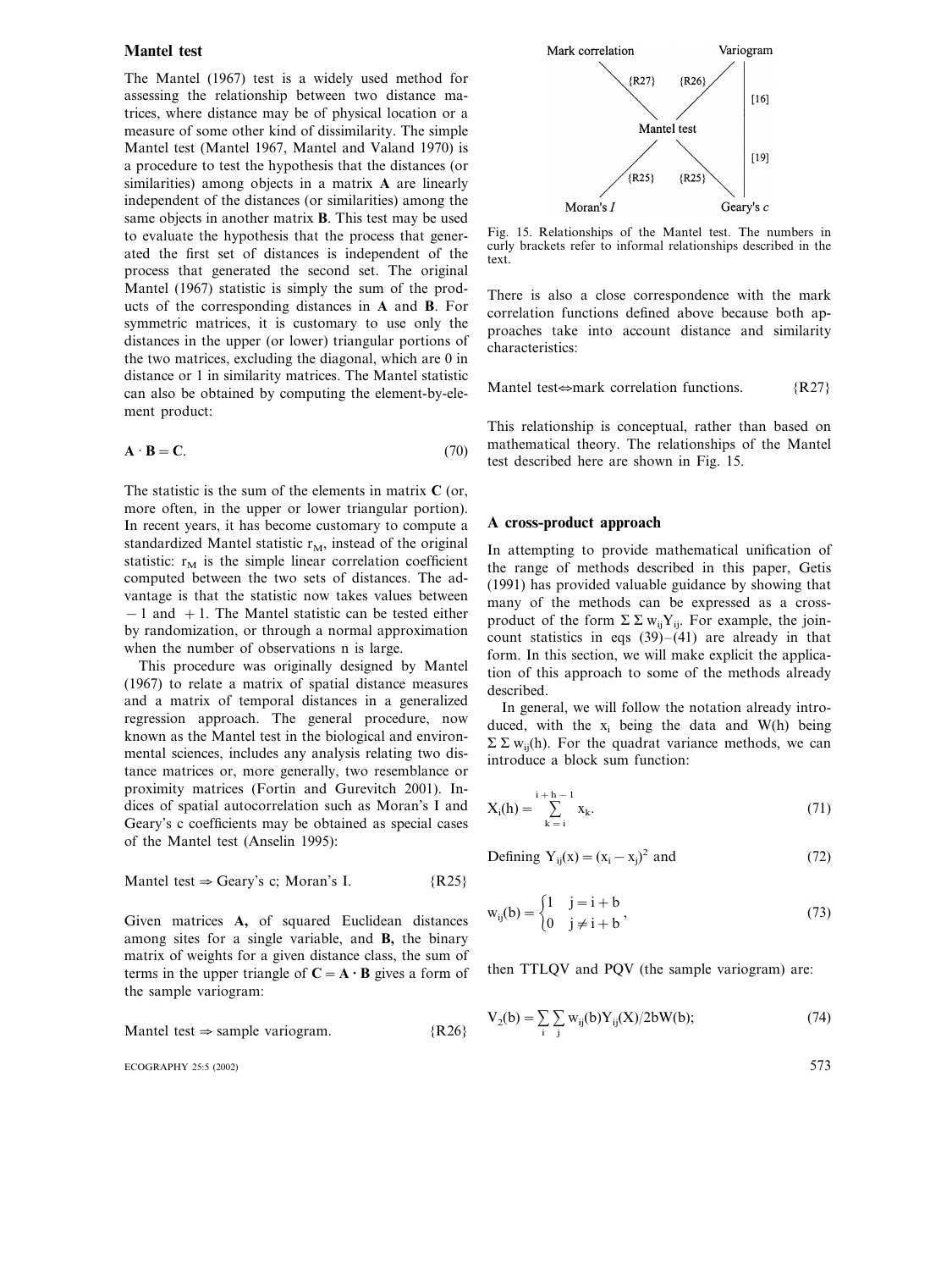$$
V_{p}(b) = \sum_{i} \sum_{j} w_{ij}(b) Y_{ij}(x) / 2W(d).
$$
 (75)

Redefining  $Y_{ijk}(x)$  as  $(x_i - 2x_j + x_k)^2$  and (76)

$$
w_{ijk}(b) = \begin{cases} 1 & j=i+b; & k=i+2b \\ 0 & \text{otherwise} \end{cases}
$$
 (77)

then 3TLQV and tQV are:

$$
V_3(b) = \sum_{i} \sum_{j} \sum_{k} w_{ijk}(b) Y_{ijk}(X)/8bW(b);
$$
 (78)

$$
V_{t}(d) = \sum_{i} \sum_{j} \sum_{k} w_{ijk}(d) Y_{ijk}(x) / 4W(d).
$$
 (79)

Getis (1991) shows how some forms of the sample variogram, Moran's I, and Geary's c can all be expressed in this way. Analysis using wavelets also involves the use of a cross-product (eq. 26), as does the Mantel test (previous section). Ripley's K function is a cross-product (Getis 1991), and the mark-correlation approach is also clearly of that form (eq. 49). Fractal analysis does not fit this form directly itself, but the fractal dimension is often derived from the calculation of a slope in a log-log plot of a technique that can be expressed as a cross-product.

The various versions of the circumcircle approach can be included in this form by defining:

$$
\mathbf{w}_{ijkl} = \begin{cases} 1 & 1 \text{ is in circle ijk} \\ 0 & \text{otherwise} \end{cases} . \tag{80}
$$

In spite of the structural similarity of eq. (66), the SADIE methods do not fit well into the cross-product form. On the whole, however, the cross-product concept makes an important contribution to unifying a range of methods used in spatial analysis. We should note, in passing, that some other spatial methods, which we have not included in this paper can also be represented in a cross product form.

The mathematical approach just described using the cross-product construction has a more intuitive analog in describing the methods by the characteristics of the template or window that depicts the calculation. For example, Fig. 1 shows the calculation of lacunarity using a simple one-part window, Fig. 3 shows the two-part window for TTLQV and the three-part window for 3TLQV, and Fig. 7 shows the multipart templates used in the Fourier and Walsh transforms. We can, therefore use the number of parts (one, two, three or more) of the template used to estimate the spatial structure as a criterion for characterizing the methods. In addition to lacunarity, other examples of spatial statistics having one-part templates or windows are the

aggregation indices, the Fractal Dimension based on Box-Counting (Fig. 8) and Ripley's K function (Fig. 10). Many of spatial methods use two-part templates: e.g. Join Count (Fig. 9), Boater Wavelet (Fig. 11), and Mantel test. There are also several three-part templates (as in 3TLQV, tQV, FTH Wavelet; Figs 3 and 7) and a few multipart templates, as in Spectral Analysis, e.g. the Morlet Wavelet (Fig. 7). In some cases such as wavelets, the number of parts is determined by the number of positive and negative parts of a windowing function.

The second criterion for classifying the methods based on the window used is the ''positioning'' criterion, determined by whether the positions of the windows used in calculation are determined by the positions of the data. An example of a ''position-dependent'' method is Ripley's K statistic that uses circles centred on each point of the data set unlike cluster detection methods in which the circles occur on a grid independent of the data (Fig. 10). Other position-dependent statistics are the circumcircle methods and neighbour network algorithms (Gabriel, Delaunay, etc.) that connect points with according to their spatial arrangement. Join Count, sample variogram, Moran's I, Geary's c, Mantel test, and Fractal Dimension have position-independent templates, where the spatial structure is computed either a relative position of the sampled points or in agglomerating them into sampling units (e.g., quadrats, regions).

The third criterion, the ''gliding'' criterion, considers whether the calculation is based on gliding and overlapping windows (as in lacunarity, illustrated in Fig. 1, TTLQV etc.), or stepping and non-overlapping windows (e.g. Join Count, Fractal Dimension based on Box-Counting, Fig. 8).

The fourth criterion is the shape of the window used to characterize or compute spatial structure. For example, in network algorithms, the shape of the template is a simple link that connects sampled points to characterize the spatial pattern (Fig. 9). For some other spatial statistics the shape of the window used to compute the spatial structure is a circle (e.g., Ripley's K, cluster detection, Fig. 11), a square or rectangle (e.g. Lacunarity, TTLQV, 3TLQV, Fig. 3), or a curve (e.g., some wavelets, spectral analysis, Fig. 7).

Describing the methods based on the characteristics of the template or window used in calculation provides a visual representation of the cross-product generalization, and helps clarify the relationships among the various methods. To round out this paper, we will describe six other criteria that can be used to characterize the methods, in addition to the four based on the ''window'', which will be used in an ordination to create a summary diagram depicting some aspects of the relatedness among the various methods described.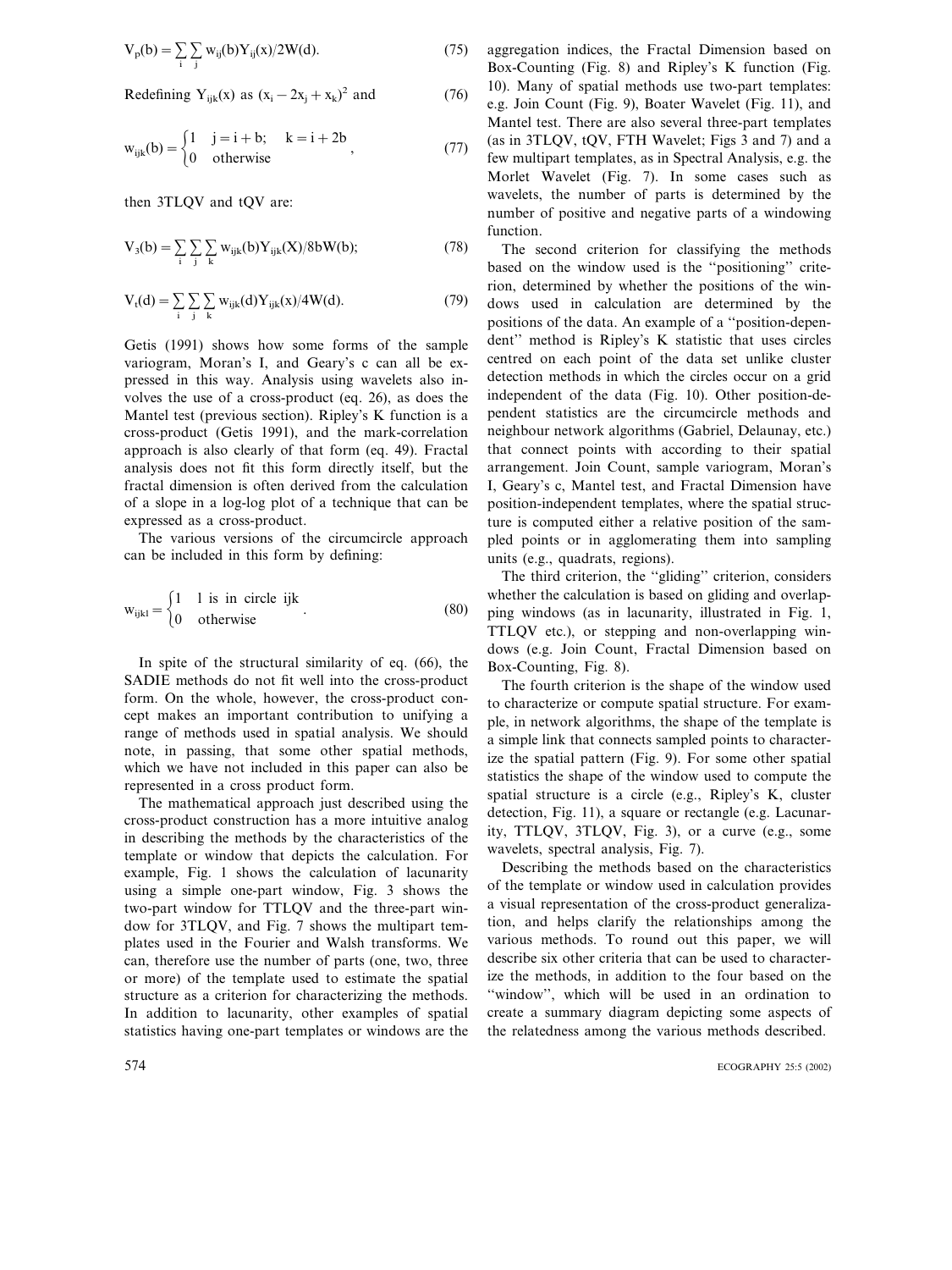## **A pictorial summary**

Following the four criteria described in the previous section, the fifth criterion is the ''data type'': discrete data, such as categorical and counts from mapped coordinates (e.g., Ripley's K, Join Count, SADIE); continuous numerical data, such as measurements (e.g., some forms the sample variogram, Moran's I, Geary's c, LISA); or both (e.g., Mantel test).

The sixth criterion is the ''distance'' criterion that characterizes the spatial lag used to compute spatial structure. Spatial distance lag can either be in terms of nearest neighbours (e.g., Join Count), Euclidean distance (e.g., SADIE), both (e.g., Mantel test) or neither (e.g., aggregation indices).

The seventh criterion is ''significance'', indicating whether the spatial analysis was first developed to assess whether the spatial pattern identified was significantly different from random. The significance test could be achieved either by using probabilistic or randomized distribution (e.g., aggregation indices, Ripley's K, Join Count, Moran's I). Some spatial statistics were developed only to describe the spatial structure (e.g TTLQV, 3TLQV, Fractal dimension) but randomization or Monte Carlo techniques can be used also to assess whether the spatial pattern is significantly different from random (cf. Manly 1997).

The eighth criterion is ''directionality'', determined by whether the method was first developed for characterizing spatial pattern regardless of the direction (e.g., neighbour networks, SADIE) or according to direction (e.g., sample variogram, Moran's I).

The ninth criterion is ''stationarity''. This criterion creates a dichotomy between the spatial statistics more sensitive to departure from stationarity (Cressie 1991) (e.g., sample variogram, Geary's c, etc.) and those that are less sensitive to departures from stationarity (e.g., Network algorithms, Lacunarity, 3TLQV, Wavelets).

The last criterion is that of ''scale'' which separates the spatial statistics that provide information about the spatial scale of a pattern (e.g., Ripley's K, 3TLQV, Wavelets, etc.) from those that do not (e.g., aggregation indices, Network algorithms).These ten criteria were used in a Principal Coordinates Analysis (PCoA) of the spatial statistics using Gower similarity coefficient (see Legendre and Legendre 1998) by assigning values as follows: 1) Number of template parts:  $1 =$ one;  $2 =$ two;  $3 =$  three;  $4 = > 3$ ; 2) Positioning: 1 = dependent on data;  $2 =$ independent; 3) Gliding criterion:  $1 =$ gliding;  $2 =$ stepping;  $3 =$ either; 4) Shape:  $1 =$ link;  $2 =$ square/ rectangular;  $3 = \text{circle/ellipse}$ ;  $4 = \text{all}$ ; 5) Data:  $1 = \text{con-}$ tinuous (measurement);  $2 =$  discrete (categorical or count);  $3 = \text{both}$ ; 6) Distance:  $1 = \text{adjacency}$  or link based;  $2 =$ Euclidean;  $3 =$ both; 7) Significance:  $1 =$ yes



Fig. 16. The relationships of the methods described in this paper as arranged in ordination space, based on ten criteria described in the text. The first axis accounts for 37% of the variance and the second for 18%.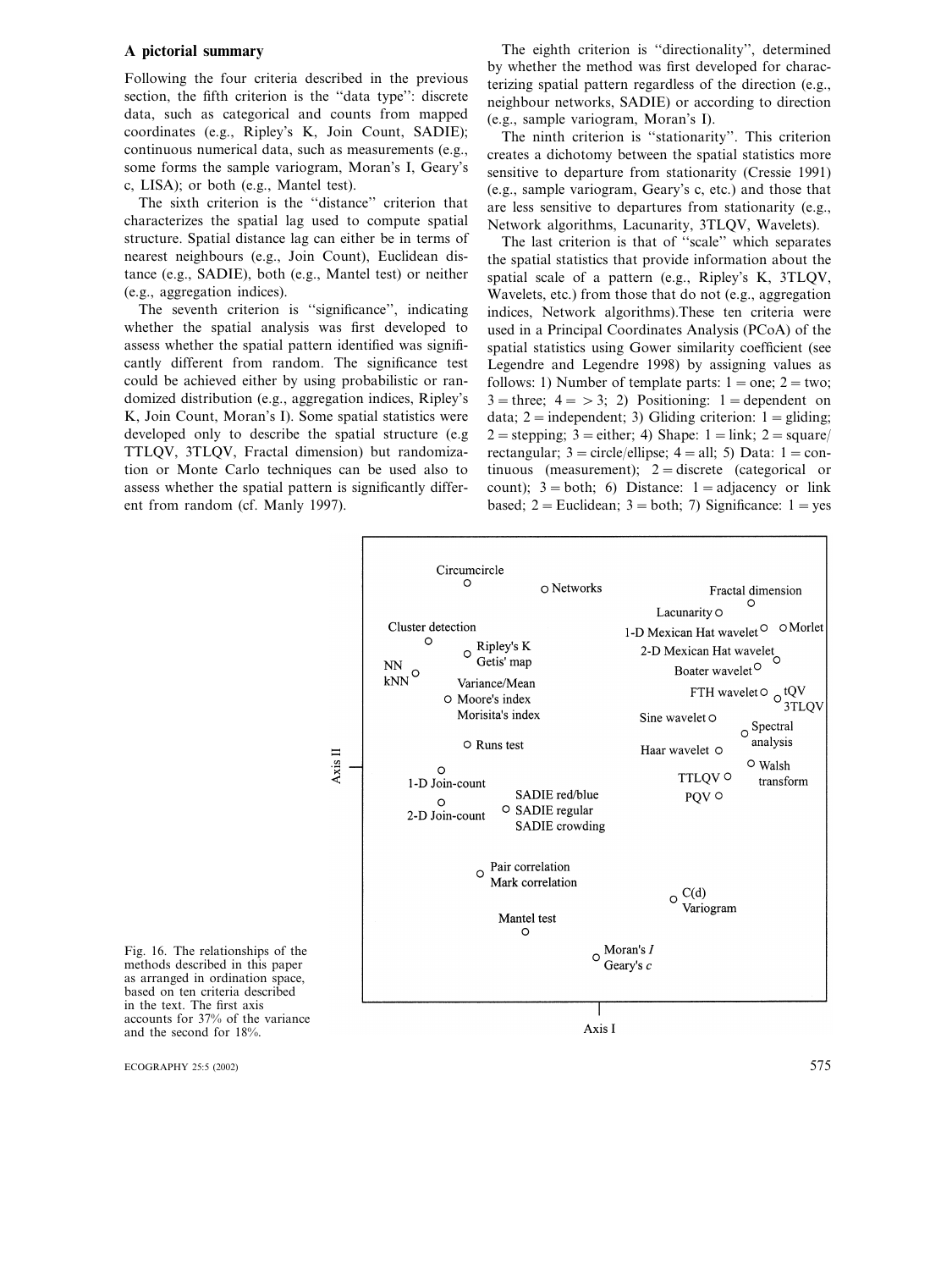(parametric or randomization tests);  $2 = no$ ; 8) Directionality:  $1 = yes$ ;  $2 = no$ ; 9) Stationarity:  $1 = more$  sensitive;  $2 =$  less sensitive; 10) Scale:  $1 =$  yes;  $2 =$  no.

The results of this ordination are displayed in Fig. 16. There is a clear similarity between the PCoA arrangement of methods and some of the relationships portrayed in the various figures of relationships among methods illustrating the earlier parts of this paper. This pictorial summary provides the reader with one of many possible overviews of the relationships, both conceptual and mathematical, among the broad range of methods described here.

# **Conclusions**

In spite of the diversity of the backgrounds and motivations that gave rise to the methods described here, there are some obvious conceptual themes and mathematical similarities that tie them together. One is the use of a moving window or template function with which calculations are made; the preceding section described many of the methods in those terms. More formally, many of the methods can be united by expressing them as a cross product of weights and data. While we do not expect that any one method can reveal all the important features of any data set, we must also be aware that the results of different analyses may not be fully independent of each other (Legendre and Fortin 1989, Perry et al. 2002). With that in mind, future work may be to develop sequences of methods to be applied in a given order to answer specified questions about spatial characteristics. While the current paper has attempted to explore and reveal some of the relationships among the methods described, there remains more to be done in providing a full understanding of the relationships of their results.

*Acknowledgements* – The work reported in this paper was conducted as part of the Working Group ''Integrating the Statistical Modeling of Spatial Data in Ecology'' supported by the National Center for Ecological Analysis and Synthesis (NCEAS), a Center funded by NSF (Grant  $#$  DEB-94-21535), the Univ. of California at Santa Barbara, and the State of California and by a grant from the Natural Sciences and Engineering Council of Canada to the first author.

## **References**

- Andersen, M. 1992. Spatial analysis of two species interactions. – Oecologia 91: 134–140.
- Anselin, L. 1995. Local indicators of spatial association LISA. – Geogr. Anal. 27: 93–115.
- Cressie, N. A. 1991. Statistics for spatial data. Wiley.
- Csillag, F. and Kabos, S. 1996. Hierarchical decomposition of variance with applications in environmental mapping based on satellite images. – Math. Geol. 28: 385–405.
- Dai, X. and van der Maarel, E. 1997. Transect-based patch size frequency analysis. – J. Veg. Sci. 8: 865–872.
- Dale, M. R. T. 1999. Spatial pattern analysis in plant ecology. – Cambridge Univ. Press.
- Dale, M. R. T. and Mah, M. 1998. The use of wavelets for spatial pattern analysis in ecology. – J. Veg. Sci. 9: 805– 814.
- Dale, M. R. T. and Powell, R. D. 2001. A new method for characterizing point patterns in plant ecology. – J. Veg. Sci. 12: 597–608.
- Daubechies, I. 1993. Different perspectives on wavelets. Am. Math. Soc.
- David, F. N. and Moore, P. G. 1954. Notes on contagious distributions in plant populations. – Ann. Bot. (Lond.) 18:  $47 - 53$ .
- Diggle, P. J. 1983. Statistical analysis of spatial point patterns. – Academic Press.
- Fortin, M. J. and Gurevitch, J. 2001. Mantel tests: spatial structure in field experiments. – In: Scheiner, S. M. and Gurevitch, J. (eds), Design and analysis of ecological experiments, 2nd ed. Oxford Univ. Press, pp. 308–326.
- Fotheringham, A. S. and Zhan, F. B. 1996. A comparison of three exploratory methods for cluster detection in spatial point processes. – Geogr. Anal. 28: 200–218.
- Gabriel, K. R. and Sokal, R. R. 1969. A new statistical approach to geographic variation analysis. – Syst. Ecol. 18: 259270.
- Gavrikov, V. and Stoyan, D. 1995. The use of marked point processes in ecological and environmental forest studies. – Environ. Ecol. Stat. 2: 331–344.
- Geary, R. C. 1954. The contiguity ratio and statistical mapping. – Incorp. Stat. 5: 115–145.
- Getis, A. 1991. Spatial interaction and spatial autocorrelation: a cross product approach. – Environ. Plann. A 23: 1269– 1277.
- Getis, A. and Franklin, J. 1987. Second-order neighborhood analysis of mapped point patterns. – Ecology 68: 473–477.
- Hill, M. O. 1973. The intensity of spatial pattern in plant communities. – J. Ecol. 61: 225–235.
- Hurlbert, S. H. 1990. Spatial distribution of the montane unicorn. – Oikos 58: 257–271.
- Kenkel, N. C. and Walker, D. J. 1993. Fractals and ecology. – Abstr. Bot. 17: 53–70.
- Knight, W. 1974. A run-like statistic for ecological transects. Biometrics 30: 553–555.
- Legendre, P. and Fortin, M. J. 1989. Spatial pattern and ecological analysis. – Vegetatio 80:  $107-138$ .
- Legendre, P. and Legendre, L. 1998. Numerical ecology, 2nd English ed. – Elsevier.
- Legendre, P. et al. 2002. The consequences of spatial structure for the design and analysis of ecological field surveys. – Ecography 25: 601–615.
- Liebhold, A. M. and Gurevitch, J. 2002. Integrating the statistical analysis of spatial data in ecology. – Ecography 25: 553–557.
- Ludwig, J. A. and Goodall, D. W. 1978. A comparison of paired with blocked quadrat variance methods for the analysis of spatial pattern. – Vegetatio 38: 49–59.
- Ludwig, J. A. and Reynolds, J. F. 1988. Statistical ecology. Wiley.
- Mandelbrot, B. B. 1982. The fractal geometry of nature. Freeman.
- Manly, B. F. J. 1997. Randomization, bootstrap and Monte Carlo methods in biology. – Chapman and Hall.
- Mantel, N. 1967. The detection of disease clustering and a generalized regression approach. – Cancer Res. 27: 209– 220.
- Mantel, N. and Valand, R. S. 1970. A technique of nonparametric multivariate analysis. – Biometrics 26: 547–558.
- Matheron, G. 1962. Traité de géostatistique appliquée. Editions Techniq, Paris.
- Milne, B. T. 1988. Measuring the fractal geometry of landscapes. – Appl. Math. Comput. 27: 67–79.
- Moran, P. A. P. 1950. Notes on continuous stochastic phenomena. – Biometrika 37: 17–37.